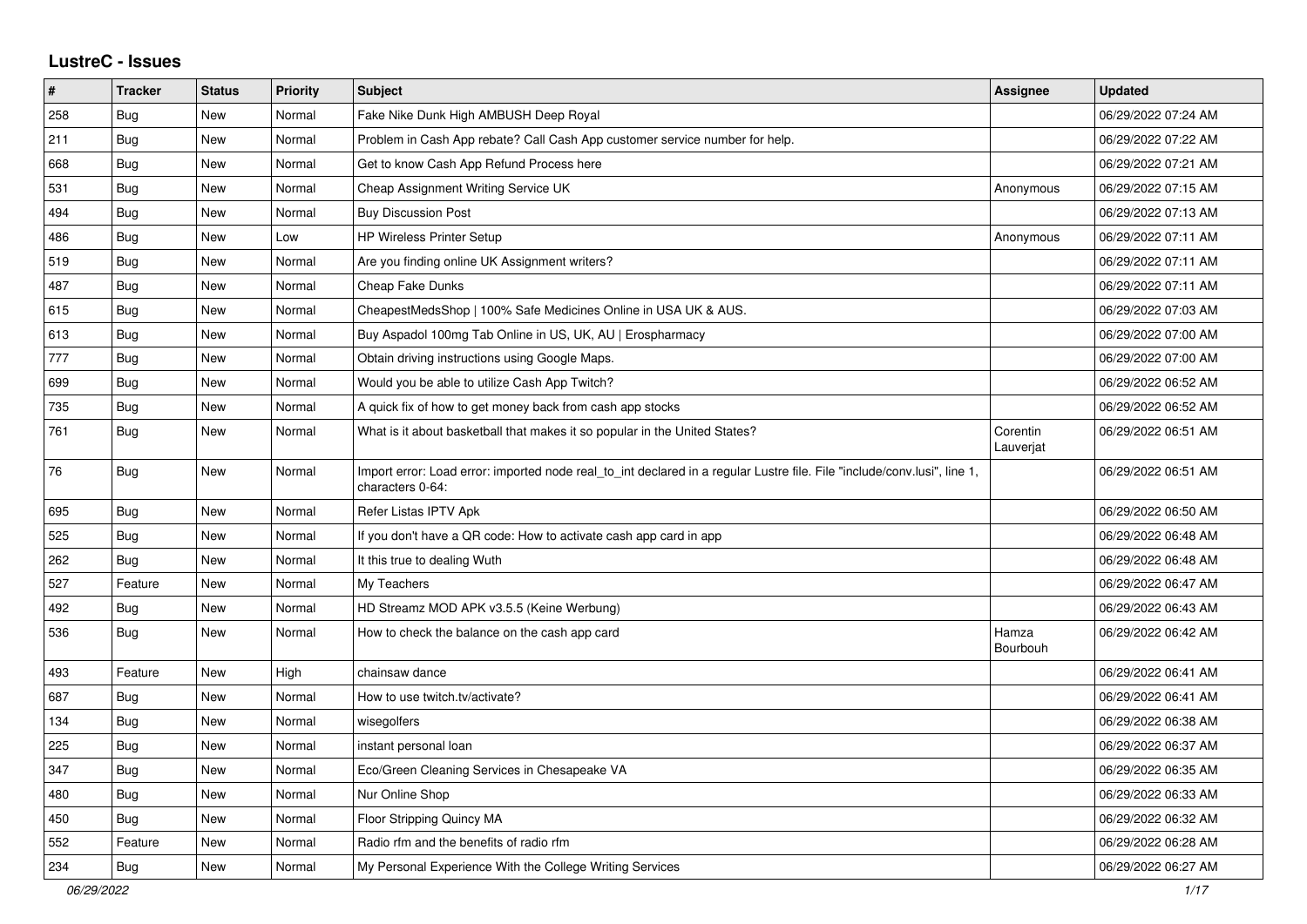| $\sharp$ | <b>Tracker</b> | <b>Status</b> | <b>Priority</b> | Subject                                                           | <b>Assignee</b>        | <b>Updated</b>      |
|----------|----------------|---------------|-----------------|-------------------------------------------------------------------|------------------------|---------------------|
| 506      | <b>Bug</b>     | New           | Normal          | www.trendmicro.com/activate                                       |                        | 06/29/2022 06:27 AM |
| 228      | <b>Bug</b>     | New           | Normal          | Why Does Cash App Transaction Failed? - Here Is the Answer        |                        | 06/29/2022 06:20 AM |
| 190      | Bug            | New           | Normal          | All About Cash App Transfer Fail Problems                         |                        | 06/29/2022 06:07 AM |
| 812      | Feature        | New           | Normal          | canon.com/ijsetup                                                 |                        | 06/29/2022 06:04 AM |
| 457      | Bug            | New           | Normal          | Carpet Cleaning Medford MA                                        |                        | 06/29/2022 06:00 AM |
| 222      | Bug            | New           | Normal          | Social Profile links                                              |                        | 06/29/2022 05:59 AM |
| 184      | Bug            | New           | Normal          | Affordable Business Writing Services                              |                        | 06/29/2022 05:53 AM |
| 704      | <b>Bug</b>     | New           | Normal          | Reach support team of Chime Customer Service for instant help     |                        | 06/29/2022 05:49 AM |
| 400      | Bug            | New           | Normal          | Office Moving Services in Potomac MD                              |                        | 06/29/2022 05:42 AM |
| 465      | Bug            | New           | Normal          | Carpet Cleaning Westchester MA                                    |                        | 06/29/2022 05:35 AM |
| 269      | <b>Bug</b>     | New           | Normal          | Is there such a site for app design?                              | Anonymous              | 06/29/2022 05:33 AM |
| 524      | Bug            | New           | Normal          | How Does Google Account Recovery Work If Your Account Is Hacked?  |                        | 06/29/2022 05:32 AM |
| 178      | Bug            | New           | Normal          | transparent lace wigs                                             |                        | 06/29/2022 05:31 AM |
| 503      | Bug            | New           | Normal          | Youtube Premium Apk free download for Android                     |                        | 06/29/2022 05:30 AM |
| 380      | <b>Bug</b>     | New           | Normal          | Moving Services in McLean VA                                      |                        | 06/29/2022 05:26 AM |
| 263      | Feature        | New           | Normal          | Wrecked Car Is Nothing But A Worthless                            | Pierre-Loïc<br>Garoche | 06/29/2022 05:23 AM |
| 336      | Bug            | New           | Normal          | Tile & Grout Cleaning Services in Norfolk VA                      |                        | 06/29/2022 05:23 AM |
| 514      | <b>Bug</b>     | New           | Normal          | Trans-Caribbean                                                   |                        | 06/29/2022 05:21 AM |
| 205      | Bug            | New           | Low             | Mens Designer Glasses                                             |                        | 06/29/2022 05:21 AM |
| 922      | Bug            | New           | Normal          | Why Is The Need For Assignment Writing Services?                  |                        | 06/29/2022 05:16 AM |
| 515      | <b>Bug</b>     | New           | Normal          | Fragment Nike Dunk High Tokyo Fake                                |                        | 06/29/2022 05:13 AM |
| 564      | Bug            | New           | Normal          | How To Install RepelisPlus On Your Android Phone?                 |                        | 06/29/2022 05:11 AM |
| 796      | <b>Bug</b>     | New           | Normal          | How Does Cash App ++ actually work and What is the process of it  |                        | 06/29/2022 05:10 AM |
| 246      | Bug            | New           | Normal          | The Beast App                                                     |                        | 06/29/2022 05:07 AM |
| 532      | Bug            | New           | Normal          | My Assignment Help                                                |                        | 06/29/2022 05:01 AM |
| 1117     | Bug            | New           | Normal          | Equal Words - Word search game for PC and Windows Phone           |                        | 06/29/2022 04:58 AM |
| 609      | Bug            | New           | High            | Online Trusted Medicine Store in US for Health - Genericmedsupply |                        | 06/29/2022 04:53 AM |
| 680      | Feature        | New           | Normal          | Word Jewels 2                                                     |                        | 06/29/2022 04:51 AM |
| 505      | <b>Bug</b>     | New           | Normal          | www.trendmicro.com/activate                                       |                        | 06/29/2022 04:50 AM |
| 513      | Bug            | New           | Normal          | Unlock cash app account using the easy steps:                     | Anonymous              | 06/29/2022 04:50 AM |
| 770      | Bug            | New           | Normal          | Canon IJ Network Tool                                             |                        | 06/29/2022 04:48 AM |
| 499      | Feature        | New           | Normal          | Discover The Premium Features Of Spotify Mod Apk                  |                        | 06/29/2022 04:39 AM |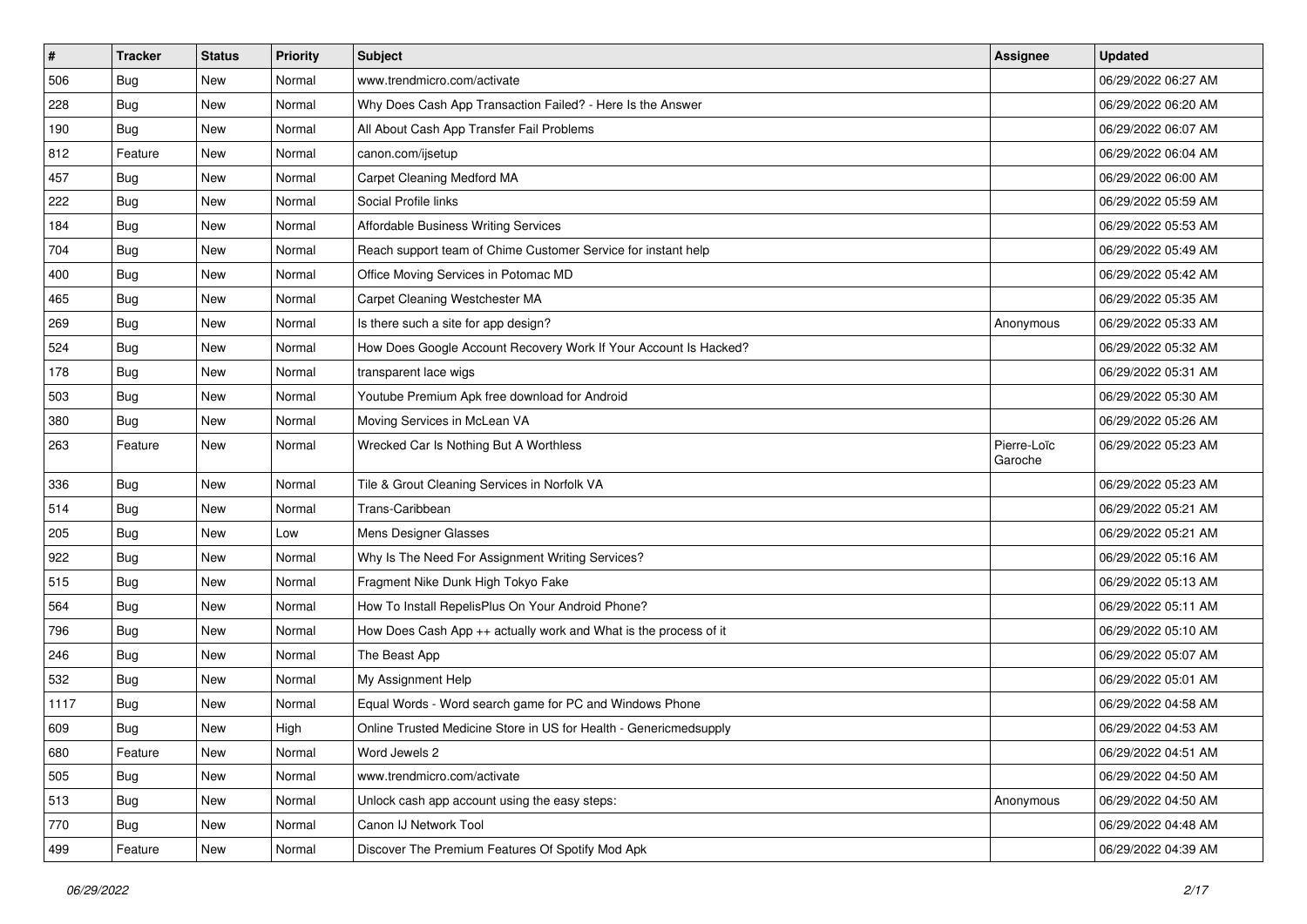| $\vert$ # | <b>Tracker</b> | <b>Status</b> | <b>Priority</b> | <b>Subject</b>                                                                       | <b>Assignee</b>        | <b>Updated</b>      |
|-----------|----------------|---------------|-----------------|--------------------------------------------------------------------------------------|------------------------|---------------------|
| 501       | Bug            | New           | Normal          | How Do I Annihilate Cash App Transfer Failed Problems Effectively                    | Pierre-Loïc<br>Garoche | 06/29/2022 04:33 AM |
| 696       | <b>Bug</b>     | New           | Normal          | How to Install the TuMangaOnline App                                                 |                        | 06/29/2022 04:33 AM |
| 491       | Feature        | New           | Normal          | Automatically download and paste Reddit wallpapers into Windows                      |                        | 06/29/2022 04:29 AM |
| 197       | Bug            | New           | Normal          | SBL JABORANDI PLUS HAIR OIL - COMPLETE SCALP CARE (100ML)                            |                        | 06/29/2022 04:29 AM |
| 498       | <b>Bug</b>     | New           | Normal          | Téléchargeur SoundCloud : SoundCloud en Mp3                                          | Christophe<br>Garion   | 06/29/2022 04:21 AM |
| 126       | Feature        | <b>New</b>    | Normal          | Stussy Air Force 1 replica                                                           |                        | 06/29/2022 04:17 AM |
| 500       | <b>Bug</b>     | New           | Normal          | Simply contact the technical team, to find the solution to cash app refund problems. | Pierre-Loïc<br>Garoche | 06/29/2022 04:16 AM |
| 255       | Feature        | New           | Normal          | best doctor for psoriasis                                                            |                        | 06/29/2022 04:12 AM |
| 245       | <b>Bug</b>     | New           | Normal          | Write My Essay For Me Cheap                                                          |                        | 06/29/2022 04:10 AM |
| 526       | Bug            | New           | Normal          | Soundcloud to mp3 converter - Download Soundcloud songs                              |                        | 06/29/2022 04:01 AM |
| 141       | Feature        | New           | Normal          | Something about jerry curly                                                          |                        | 06/29/2022 03:53 AM |
| 497       | Bug            | New           | Normal          | Fake Nike Dunk Low Off-White Lot 50                                                  |                        | 06/29/2022 03:48 AM |
| 292       | Bug            | New           | Normal          | Venmo to Cash App Transfer Of Money- Explore Here                                    |                        | 06/29/2022 03:47 AM |
| 804       | <b>Bug</b>     | New           | Normal          | Review                                                                               |                        | 06/29/2022 03:32 AM |
| 724       | <b>Bug</b>     | New           | Normal          | Dial Chime Customer support number for a quick response                              |                        | 06/29/2022 03:31 AM |
| 709       | <b>Bug</b>     | New           | Normal          | How To Load Cash App Card At Walmart Without Having To Face Any Hassle?              |                        | 06/29/2022 03:26 AM |
| 244       | <b>Bug</b>     | New           | Normal          | Quels sont les avantages des stations de radio en ligne.                             |                        | 06/29/2022 03:23 AM |
| 133       | Bug            | New           | Normal          | craftlabs                                                                            |                        | 06/29/2022 03:10 AM |
| 331       | Bug            | New           | Normal          | Water Extraction Services in Norfolk VA                                              |                        | 06/29/2022 03:03 AM |
| 490       | <b>Bug</b>     | New           | Normal          | Unlock cash app account by getting quick solutions from the technical executives     |                        | 06/29/2022 02:56 AM |
| 74        | Bug            | New           | Normal          | const is not supported inside contract                                               | Pierre-Loïc<br>Garoche | 06/29/2022 02:49 AM |
| 639       | <b>Bug</b>     | New           | Normal          | thong tin chinh xac                                                                  |                        | 06/29/2022 02:44 AM |
| 798       | Bug            | New           | Normal          | Who Is an ETL Engineer                                                               |                        | 06/29/2022 02:44 AM |
| 634       | <b>Bug</b>     | New           | Normal          | Buy Vidalista Tablets (Tadalafil) at [\$25 OFF + Free Shipping] Vidalistatablets     |                        | 06/29/2022 02:25 AM |
| 614       | Bug            | New           | Normal          | Como baixar o MOD APK no celular                                                     |                        | 06/29/2022 02:22 AM |
| 175       | Feature        | New           | Normal          | All About Cash App Transfer Fail Problems                                            |                        | 06/29/2022 02:17 AM |
| 289       | <b>Bug</b>     | New           | Normal          | Recover Yahoo Mail Forgotten Password - Explore Kanata Chinese                       |                        | 06/29/2022 02:16 AM |
| 281       | Feature        | New           | Normal          | what are the types of Ringtones?                                                     | Anonymous              | 06/29/2022 02:07 AM |
| 181       | <b>Bug</b>     | New           | Normal          | Healthcare Custom Writing Services                                                   |                        | 06/29/2022 02:06 AM |
| 146       | <b>Bug</b>     | New           | Normal          | bayabais                                                                             |                        | 06/29/2022 02:00 AM |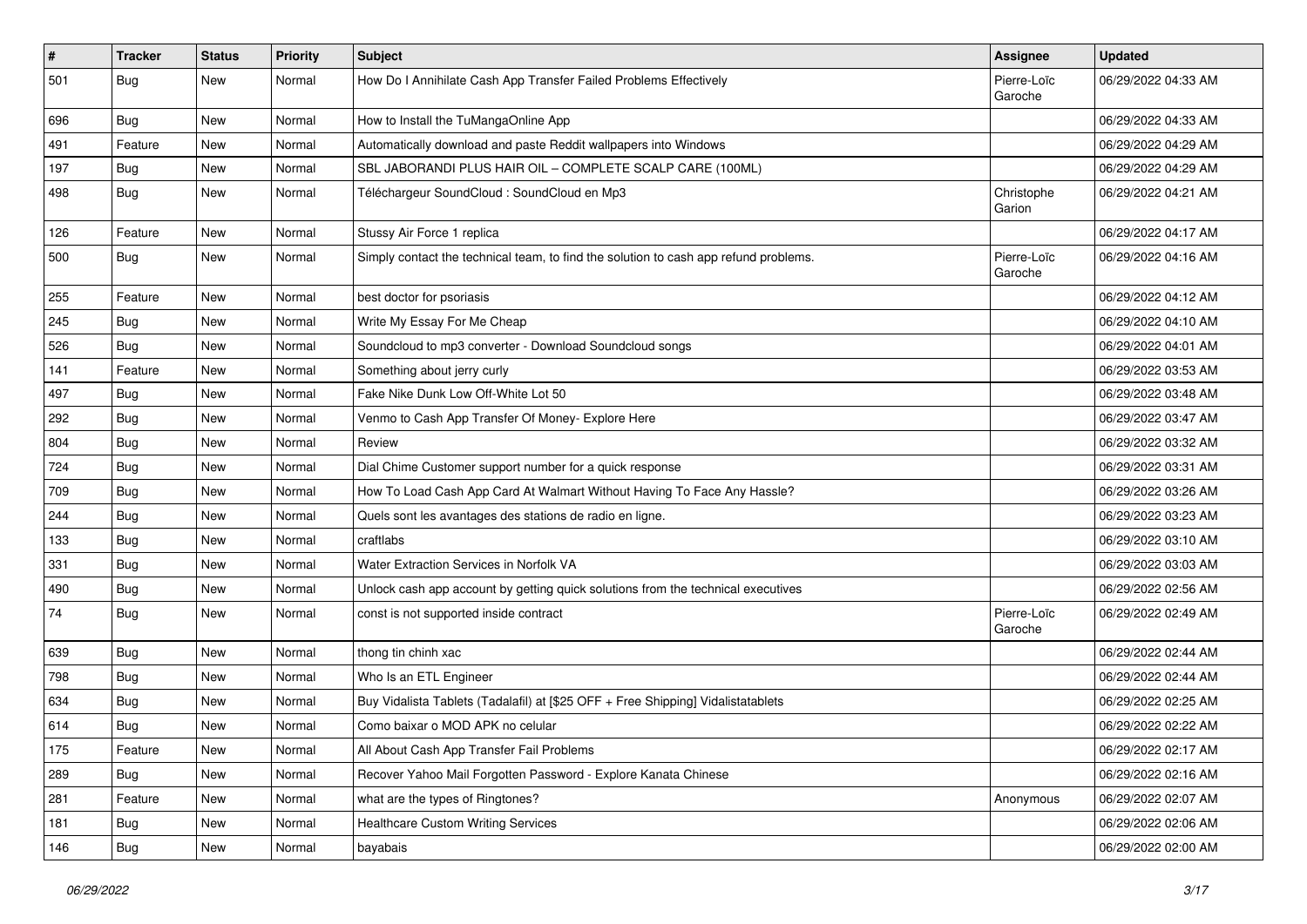| $\vert$ # | <b>Tracker</b> | <b>Status</b> | Priority | <b>Subject</b>                                                                         | <b>Assignee</b>        | <b>Updated</b>      |
|-----------|----------------|---------------|----------|----------------------------------------------------------------------------------------|------------------------|---------------------|
| 119       | <b>Bug</b>     | New           | Normal   | klhjigyu                                                                               |                        | 06/29/2022 01:57 AM |
| 504       | <b>Bug</b>     | New           | Normal   | A beginner should always look for online Java assignment help!                         |                        | 06/29/2022 01:50 AM |
| 606       | Feature        | New           | Normal   | Play unblocked cookie crush 3                                                          | Pierre-Loïc<br>Garoche | 06/29/2022 01:42 AM |
| 534       | <b>Bug</b>     | New           | Normal   | Know how to initiate cash app refund by contacting the technical team                  | Pierre-Loïc<br>Garoche | 06/29/2022 01:24 AM |
| 251       | <b>Bug</b>     | New           | Normal   | All About Cash App Transfer Fail Problems                                              | Pierre-Loïc<br>Garoche | 06/29/2022 01:24 AM |
| 528       | <b>Bug</b>     | <b>New</b>    | Normal   | Korean Mag                                                                             |                        | 06/29/2022 01:13 AM |
| 209       | <b>Bug</b>     | New           | Normal   | Neglect to access old Cash App account considering message notice issue? Contact help. |                        | 06/29/2022 01:01 AM |
| 556       | Bug            | New           | Normal   | Play Game Mod Apk With Your Friends                                                    |                        | 06/29/2022 01:00 AM |
| 584       | <b>Bug</b>     | New           | Normal   | Want the cash app customer service number to check balance?                            |                        | 06/29/2022 01:00 AM |
| 529       | Bug            | New           | Normal   | Thop TV APK - Free Download for Android                                                |                        | 06/29/2022 12:59 AM |
| 248       | <b>Bug</b>     | New           | Normal   | Mobile ringtones and attractiveness ringtones                                          |                        | 06/29/2022 12:45 AM |
| 591       | Bug            | New           | Normal   | How To Find Facebook Modifications For Your Spotify Premium Apk?                       |                        | 06/29/2022 12:40 AM |
| 671       | Bug            | New           | Normal   | Hot games                                                                              | Pierre-Loïc<br>Garoche | 06/29/2022 12:40 AM |
| 478       | Feature        | <b>New</b>    | Normal   | Is it safe to install third-party WhatsApp GB?                                         |                        | 06/29/2022 12:37 AM |
| 667       | Bug            | New           | Normal   | What Is a Ringtone?                                                                    |                        | 06/29/2022 12:34 AM |
| 482       | <b>Bug</b>     | New           | Normal   | <b>Text Window</b>                                                                     |                        | 06/29/2022 12:31 AM |
| 703       | Bug            | New           | Normal   | For real-time help, dial Facebook customer service number                              |                        | 06/29/2022 12:30 AM |
| 250       | <b>Bug</b>     | New           | Normal   | Reviews of phone ringtones                                                             |                        | 06/29/2022 12:29 AM |
| 619       | <b>Bug</b>     | New           | Normal   | Online Trusted Medicine Store in US for Health - Genericmedsupply                      |                        | 06/29/2022 12:26 AM |
| 635       | <b>Bug</b>     | New           | Normal   | Buy Steroids Online with OurMedicnes.com   Best Quality Steroids                       |                        | 06/29/2022 12:17 AM |
| 267       | <b>Bug</b>     | New           | Normal   | How To Use Internet Radio Services To Listen To Your Favorite Songs                    |                        | 06/29/2022 12:15 AM |
| 218       | Bug            | New           | Normal   | Popular Educational trends                                                             |                        | 06/29/2022 12:09 AM |
| 550       | <b>Bug</b>     | New           | Normal   | Nederland FM - beste manieren om naar internationale radio op internet te luisteren    |                        | 06/29/2022 12:06 AM |
| 92        | <b>Bug</b>     | New           | High     | expression should have been normalized in EMF backend                                  | Pierre-Loïc<br>Garoche | 06/29/2022 12:05 AM |
| 282       | Bug            | New           | Normal   | Activate Cash App Card: Learn Simple Steps & Fix Errors                                |                        | 06/28/2022 11:54 PM |
| 488       | Bug            | New           | Normal   | Quick solution to solve cash app dispute by the technical team                         |                        | 06/28/2022 11:53 PM |
| 219       | Bug            | New           | Normal   | Free Ringtones for Cell Phones.                                                        |                        | 06/28/2022 11:49 PM |
| 669       | Feature        | New           | Normal   | Nursing Assignment Help                                                                |                        | 06/28/2022 11:16 PM |
| 797       | Bug            | New           | Normal   | Psychedelic                                                                            | Christophe<br>Garion   | 06/28/2022 11:11 PM |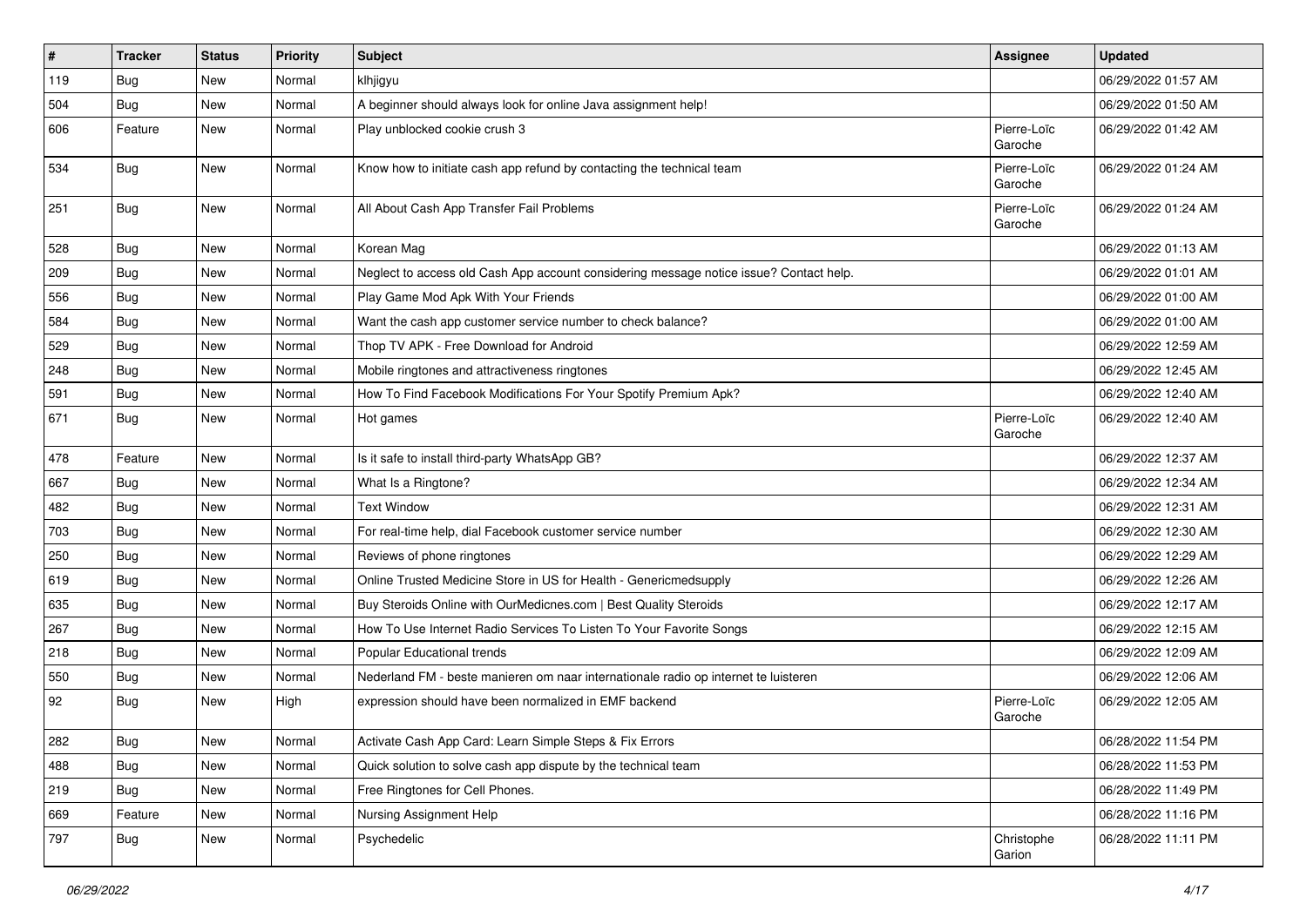| $\sharp$ | <b>Tracker</b> | <b>Status</b> | Priority | <b>Subject</b>                                                                                                                                                                                                                                                        | <b>Assignee</b>        | <b>Updated</b>      |
|----------|----------------|---------------|----------|-----------------------------------------------------------------------------------------------------------------------------------------------------------------------------------------------------------------------------------------------------------------------|------------------------|---------------------|
| 265      | <b>Bug</b>     | New           | Normal   | 3 Faq's On Downloading To Your Apple Ipod                                                                                                                                                                                                                             |                        | 06/28/2022 11:07 PM |
| 507      | Bug            | New           | Normal   | central.bitdefender.com                                                                                                                                                                                                                                               |                        | 06/28/2022 11:02 PM |
| 530      | Bug            | New           | Normal   | Cheap Assignment Writing Service UK                                                                                                                                                                                                                                   | Anonymous              | 06/28/2022 11:00 PM |
| 541      | <b>Bug</b>     | New           | Normal   | How to fix the cash app payment failed errors?                                                                                                                                                                                                                        |                        | 06/28/2022 10:56 PM |
| 588      | Bug            | New           | Normal   | YouTube Vanced Apk Manager App - Como instalá-lo                                                                                                                                                                                                                      |                        | 06/28/2022 10:56 PM |
| 789      | <b>Bug</b>     | New           | Normal   | Full version                                                                                                                                                                                                                                                          |                        | 06/28/2022 10:51 PM |
| 157      | Bug            | New           | Normal   | Forget cash app pin                                                                                                                                                                                                                                                   |                        | 06/28/2022 10:50 PM |
| 689      | <b>Bug</b>     | New           | Normal   | How to use twitch.tv/activate?                                                                                                                                                                                                                                        |                        | 06/28/2022 10:48 PM |
| 715      | <b>Bug</b>     | New           | Normal   | Puppy Playtime Descargar gratis                                                                                                                                                                                                                                       |                        | 06/28/2022 10:46 PM |
| 808      | Bug            | New           | Normal   | Sinnvolle Guten-Morgen-Grüße                                                                                                                                                                                                                                          |                        | 06/28/2022 10:45 PM |
| 723      | Bug            | New           | High     | The best horror game in 2021                                                                                                                                                                                                                                          | Christophe<br>Garion   | 06/28/2022 10:32 PM |
| 495      | Bug            | New           | Normal   | Twitch Clip Downloader Download Twitch Clips Online 2021                                                                                                                                                                                                              |                        | 06/28/2022 10:24 PM |
| 333      | Bug            | New           | Normal   | Mold Removal Services in Norfolk VA                                                                                                                                                                                                                                   |                        | 06/28/2022 10:06 PM |
| 261      | <b>Bug</b>     | New           | Normal   | Ringtone Downloads - Easy Ways Come Up With Your Own Ringtones                                                                                                                                                                                                        |                        | 06/28/2022 10:06 PM |
| 805      | Bug            | New           | Normal   | Ketamine Online Store                                                                                                                                                                                                                                                 | Christophe<br>Garion   | 06/28/2022 10:04 PM |
| 173      | Feature        | New           | Normal   | private limited company registration                                                                                                                                                                                                                                  |                        | 06/28/2022 09:51 PM |
| 683      | Feature        | New           | Normal   | Game creation                                                                                                                                                                                                                                                         |                        | 06/28/2022 09:51 PM |
| 278      | <b>Bug</b>     | New           | Normal   | Cash App Help & Solutions - Here You Will Get Better Assistance                                                                                                                                                                                                       |                        | 06/28/2022 09:45 PM |
| 886      | <b>Bug</b>     | New           | Normal   | Is the Fox News Channel on Roku free?                                                                                                                                                                                                                                 |                        | 06/28/2022 09:36 PM |
| 575      | Feature        | New           | Low      | cheap jordan replicas for sale                                                                                                                                                                                                                                        | Pierre-Loïc<br>Garoche | 06/28/2022 09:31 PM |
| 520      | Bug            | New           | Normal   | What Is The Major Role Of Cash.app/Help and Support Page?                                                                                                                                                                                                             |                        | 06/28/2022 09:23 PM |
| 510      | Feature        | New           | Normal   | Fashion                                                                                                                                                                                                                                                               | Anonymous              | 06/28/2022 09:23 PM |
| 143      | Bug            | New           | Normal   | Bob lace front wigs                                                                                                                                                                                                                                                   |                        | 06/28/2022 09:13 PM |
| 656      | <b>Bug</b>     | New           | Normal   | Kiwi Nutrition Facts And Health Benefits                                                                                                                                                                                                                              |                        | 06/28/2022 08:54 PM |
| 518      | <b>Bug</b>     | New           | Normal   | How To Check The Balance Of Cash App Account By Taking Cash App Support?                                                                                                                                                                                              |                        | 06/28/2022 08:51 PM |
| 139      | Bug            | New           | Normal   | relseo                                                                                                                                                                                                                                                                |                        | 06/28/2022 08:48 PM |
| 239      | Bug            | New           | Normal   | Algunas características más de Choices MOD APK                                                                                                                                                                                                                        |                        | 06/28/2022 08:47 PM |
| 672      | <b>Bug</b>     | New           | Normal   | The easiest way to delete ringtones on iPhone                                                                                                                                                                                                                         |                        | 06/28/2022 08:44 PM |
| 138      | <b>Bug</b>     | New           | Normal   | own-sweethome                                                                                                                                                                                                                                                         |                        | 06/28/2022 08:42 PM |
| 593      | <b>Bug</b>     | New           | Normal   | Eiffel Spark Ultimate C2 SN series is a fully synthetic range of advanced performance engine oils blended in high<br>performance fully synthetic (PAO - polyalphaolefin) basestocks fortified with advanced technology additive<br>system, specifically formulated to |                        | 06/28/2022 08:34 PM |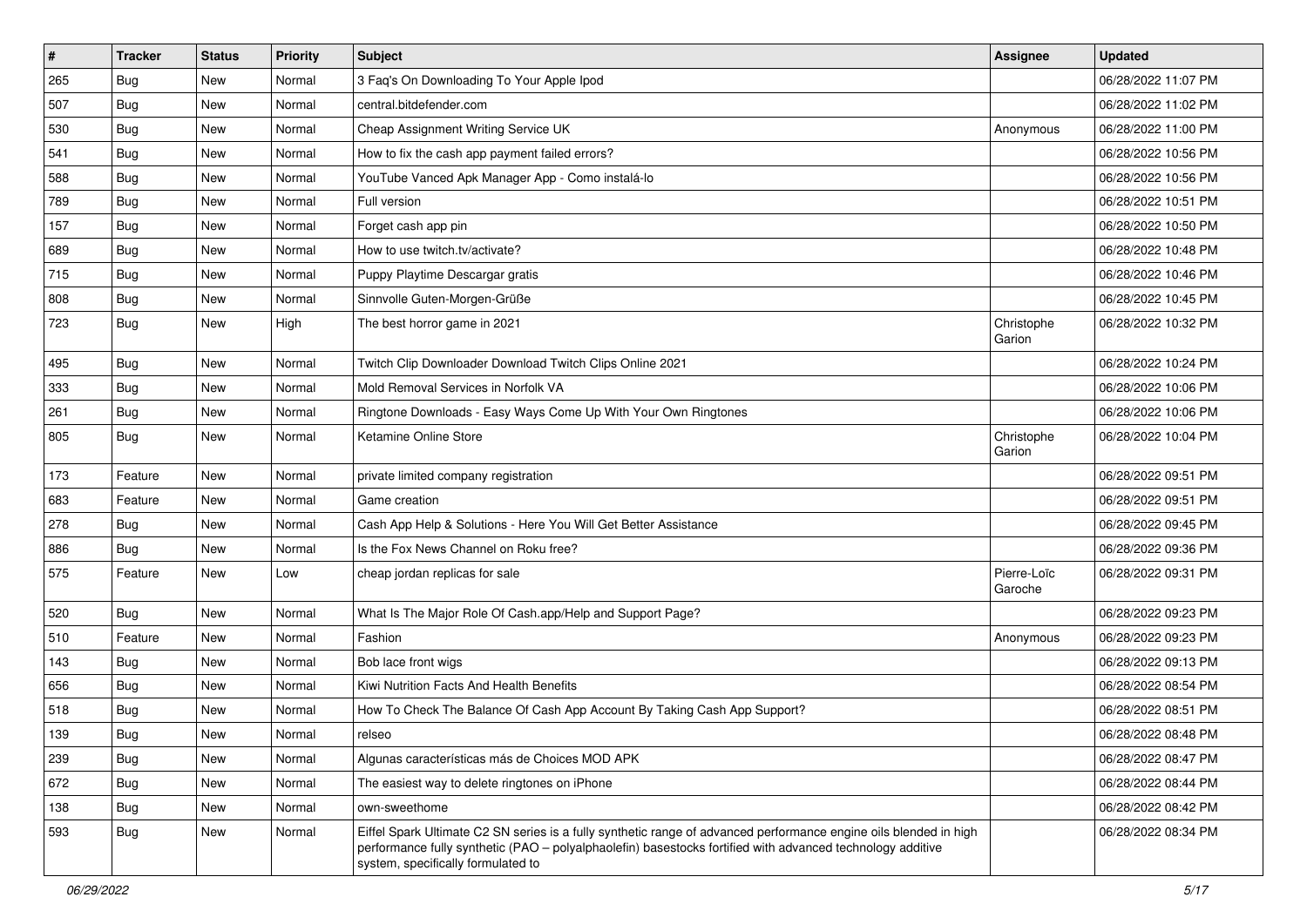| $\vert$ # | <b>Tracker</b> | <b>Status</b> | <b>Priority</b> | <b>Subject</b>                                                            | <b>Assignee</b>        | <b>Updated</b>      |
|-----------|----------------|---------------|-----------------|---------------------------------------------------------------------------|------------------------|---------------------|
| 711       | <b>Bug</b>     | New           | Normal          | Human Fall Flat Apk Download                                              |                        | 06/28/2022 08:27 PM |
| 740       | Feature        | New           | Normal          | Online Thesis Help USA                                                    |                        | 06/28/2022 08:25 PM |
| 171       | Feature        | New           | Normal          | loan management system                                                    |                        | 06/28/2022 08:24 PM |
| 594       | Feature        | New           | Normal          | How does research proposal help online make it easy for me?               |                        | 06/28/2022 08:23 PM |
| 474       | <b>Bug</b>     | New           | Normal          | Floor Waxing Arlington MA                                                 |                        | 06/28/2022 08:10 PM |
| 569       | <b>Bug</b>     | New           | Normal          | What is the incoming and outgoing mail server for Outlook IMAP settings?  | Pierre-Loïc<br>Garoche | 06/28/2022 07:38 PM |
| 167       | Bug            | New           | Normal          | instant loan without documents                                            | Anonymous              | 06/28/2022 07:35 PM |
| 663       | Bug            | New           | Normal          | Know how the Cash app twitches words in a detailed way.                   | Pierre-Loïc<br>Garoche | 06/28/2022 07:08 PM |
| 183       | <b>Bug</b>     | New           | Normal          | Nursing Assignment Help Online                                            |                        | 06/28/2022 07:07 PM |
| 229       | Feature        | <b>New</b>    | Normal          | How To Delete Cash App Account? - Check Out the Steps In Detail           |                        | 06/28/2022 07:06 PM |
| 243       | Feature        | New           | Normal          | Reconstruir la pandilla de la mafia en Gangstar Vegas MOD APK             |                        | 06/28/2022 06:59 PM |
| 888       | <b>Bug</b>     | New           | Normal          | Is the Fox News Channel on Roku free?                                     |                        | 06/28/2022 06:58 PM |
| 155       | <b>Bug</b>     | New           | Normal          | Cant access my cash app account                                           | Pierre-Loïc<br>Garoche | 06/28/2022 06:55 PM |
| 123       | Bug            | New           | Normal          | https://www.reddit.com/r/NRLgrandfinal2020/                               |                        | 06/28/2022 06:50 PM |
| 372       | Bug            | New           | Normal          | Auto Transport Services in Arlington County VA                            |                        | 06/28/2022 06:49 PM |
| 271       | Feature        | New           | Normal          | Fashion                                                                   |                        | 06/28/2022 06:41 PM |
| 477       | <b>Bug</b>     | New           | Normal          | What Does Online Coupon Mean?                                             |                        | 06/28/2022 06:40 PM |
| 693       | Feature        | New           | Normal          | How To Get My Money Back From The Cash App To Your Wallet?                |                        | 06/28/2022 06:38 PM |
| 733       | Bug            | New           | Normal          | How does one go about getting a book deal?                                |                        | 06/28/2022 06:35 PM |
| 533       | Bug            | New           | Normal          | How to complete the homework assignments in economics in the easiest way? |                        | 06/28/2022 06:26 PM |
| 1110      | <b>Bug</b>     | New           | Normal          | Six Guns Mod Apk Answers Your Questions                                   | Pierre-Loïc<br>Garoche | 06/28/2022 06:26 PM |
| 149       | Bug            | New           | Normal          | dftgy                                                                     |                        | 06/28/2022 06:18 PM |
| 1000      | Bug            | New           | Normal          | Super easy way to zoom photos and upload to Instagram                     | Christophe<br>Garion   | 06/28/2022 06:14 PM |
| 207       | Feature        | New           | Low             | real estate lead conversion                                               |                        | 06/28/2022 06:09 PM |
| 473       | Bug            | New           | Normal          | Floor Stripping Arlington MA                                              |                        | 06/28/2022 06:09 PM |
| 648       | Feature        | New           | Normal          | Plum Health Benefits                                                      |                        | 06/28/2022 06:02 PM |
| 651       | Bug            | New           | Normal          | Salmon Health Benefits                                                    |                        | 06/28/2022 05:49 PM |
| 684       | <b>Bug</b>     | New           | Normal          | Difference between paper map and online map                               |                        | 06/28/2022 05:41 PM |
| 780       | <b>Bug</b>     | New           | Normal          | <b>Best Whatsapp Modified APKs</b>                                        | Pierre-Loïc<br>Garoche | 06/28/2022 05:38 PM |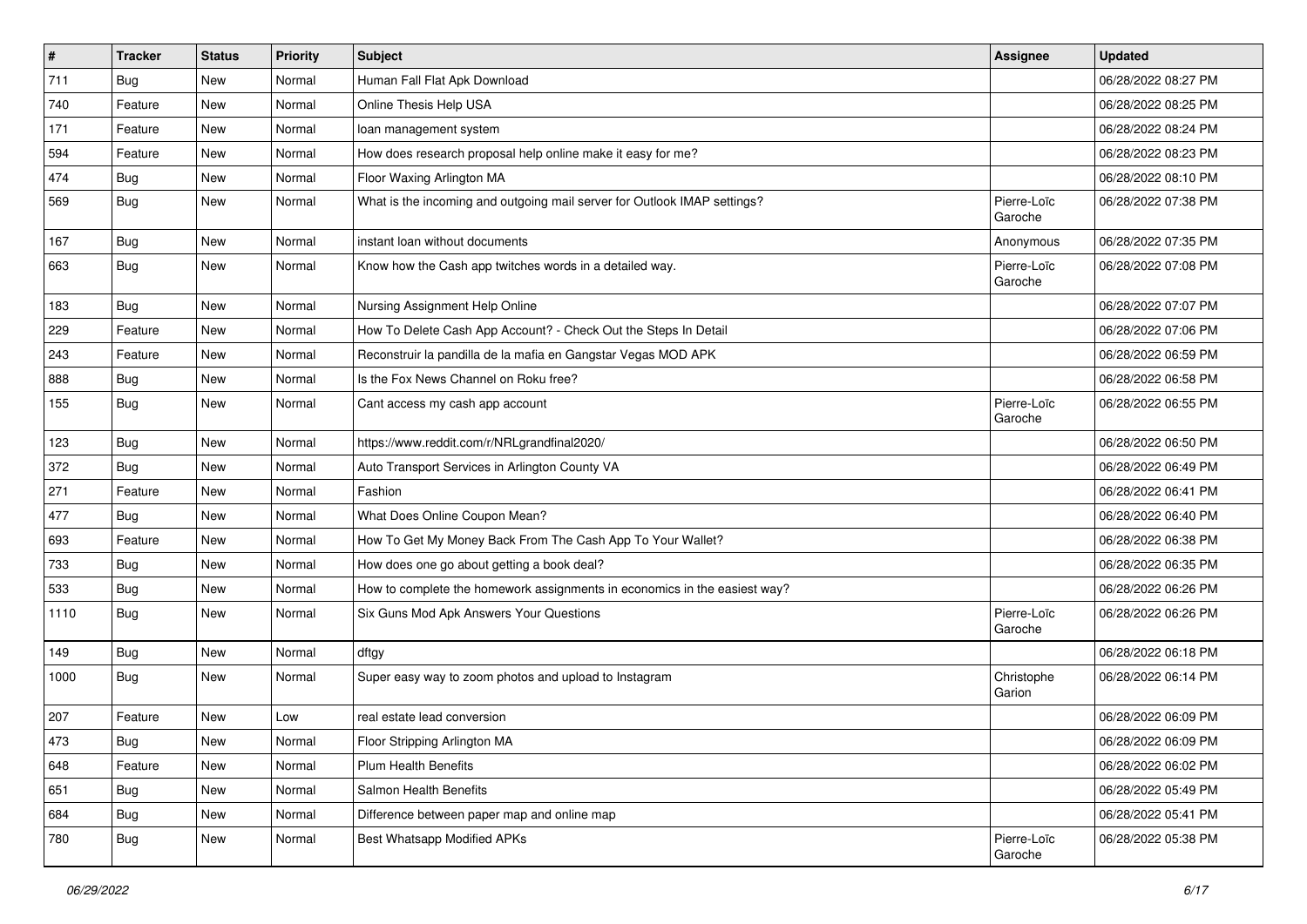| $\vert$ # | <b>Tracker</b> | <b>Status</b> | <b>Priority</b> | <b>Subject</b>                                                                         | <b>Assignee</b>        | <b>Updated</b>      |
|-----------|----------------|---------------|-----------------|----------------------------------------------------------------------------------------|------------------------|---------------------|
| 169       | <b>Bug</b>     | New           | Normal          | CV Maker - UAE CV Writing Agency                                                       |                        | 06/28/2022 05:38 PM |
| 136       | Bug            | New           | Normal          | snappow                                                                                |                        | 06/28/2022 05:34 PM |
| 599       | Bug            | New           | Normal          | Do you know how to delete cash app account from your computer?                         |                        | 06/28/2022 05:16 PM |
| 813       | Feature        | New           | Normal          | Canon.com/ijsetup                                                                      |                        | 06/28/2022 05:15 PM |
| 75        | Bug            | New           | Normal          | exception File "checks/algebraicLoop.ml", line 368, characters 16-22: Assertion failed |                        | 06/28/2022 05:14 PM |
| 549       | <b>Bug</b>     | New           | Normal          | Radio Luisteren                                                                        |                        | 06/28/2022 05:11 PM |
| 180       | Feature        | New           | Normal          | homoeobazaar                                                                           |                        | 06/28/2022 05:10 PM |
| 694       | <b>Bug</b>     | New           | Normal          | How to Get Guidance On How To Cash App Withdrawal Limit?                               | Christophe<br>Garion   | 06/28/2022 04:59 PM |
| 508       | Bug            | New           | Normal          | hire a professional dissertation help                                                  |                        | 06/28/2022 04:58 PM |
| 643       | Bug            | New           | Normal          | Oreo TV Apk Download                                                                   |                        | 06/28/2022 04:57 PM |
| 164       | <b>Bug</b>     | New           | Normal          | dfgbd                                                                                  |                        | 06/28/2022 04:56 PM |
| 159       | Bug            | New           | Normal          | xfguih njgkh                                                                           |                        | 06/28/2022 04:45 PM |
| 726       | Bug            | New           | Normal          | Mobile Application Development Services                                                |                        | 06/28/2022 04:44 PM |
| 697       | <b>Bug</b>     | New           | Normal          | How to Descargar Pura TV For Android                                                   |                        | 06/28/2022 04:43 PM |
| 224       | Feature        | New           | Normal          | Instant Personal Loan                                                                  | Pierre-Loïc<br>Garoche | 06/28/2022 04:40 PM |
| 489       | <b>Bug</b>     | New           | Normal          | Get cash app refund instantly if sent to the wrong person                              |                        | 06/28/2022 04:37 PM |
| 186       | Feature        | New           | Normal          | homoeobazaar                                                                           |                        | 06/28/2022 04:29 PM |
| 664       | <b>Bug</b>     | New           | Normal          | Tea TV Apk Download - The Best Way to Watch Movies Offline                             |                        | 06/28/2022 04:09 PM |
| 1115      | Bug            | New           | Normal          | How to access your saved favorite Tiktok                                               |                        | 06/28/2022 03:59 PM |
| 496       | Bug            | New           | Normal          | What is Live NetTV?                                                                    |                        | 06/28/2022 03:58 PM |
| 571       | <b>Bug</b>     | New           | Normal          | How may the Cash app dispute your trade?                                               | Pierre-Loïc<br>Garoche | 06/28/2022 03:52 PM |
| 793       | Feature        | New           | Urgent          | Where can I find cheap FIFA coins?                                                     | Pierre-Loïc<br>Garoche | 06/28/2022 03:41 PM |
| 769       | <b>Bug</b>     | New           | Normal          | check my cash app                                                                      |                        | 06/28/2022 03:29 PM |
| 816       | <b>Bug</b>     | New           | Normal          | Play Scribble io fun with everyone                                                     |                        | 06/28/2022 03:20 PM |
| 674       | Bug            | New           | Normal          | The best game in 2021                                                                  | Pierre-Loïc<br>Garoche | 06/28/2022 03:17 PM |
| 570       | <b>Bug</b>     | New           | Normal          | What is Sutton bank cash app customer service phone number?                            | Pierre-Loïc<br>Garoche | 06/28/2022 03:09 PM |
| 312       | <b>Bug</b>     | New           | Normal          | Stain Protection Services in Virginia Beach VA                                         |                        | 06/28/2022 02:57 PM |
| 240       | Feature        | New           | Normal          | Juego interesante de Dragon Ball Legends MOD APK                                       |                        | 06/28/2022 02:55 PM |
| 980       | <b>Bug</b>     | New           | Normal          | Free Gas Cards for the Unemployed                                                      |                        | 06/28/2022 02:54 PM |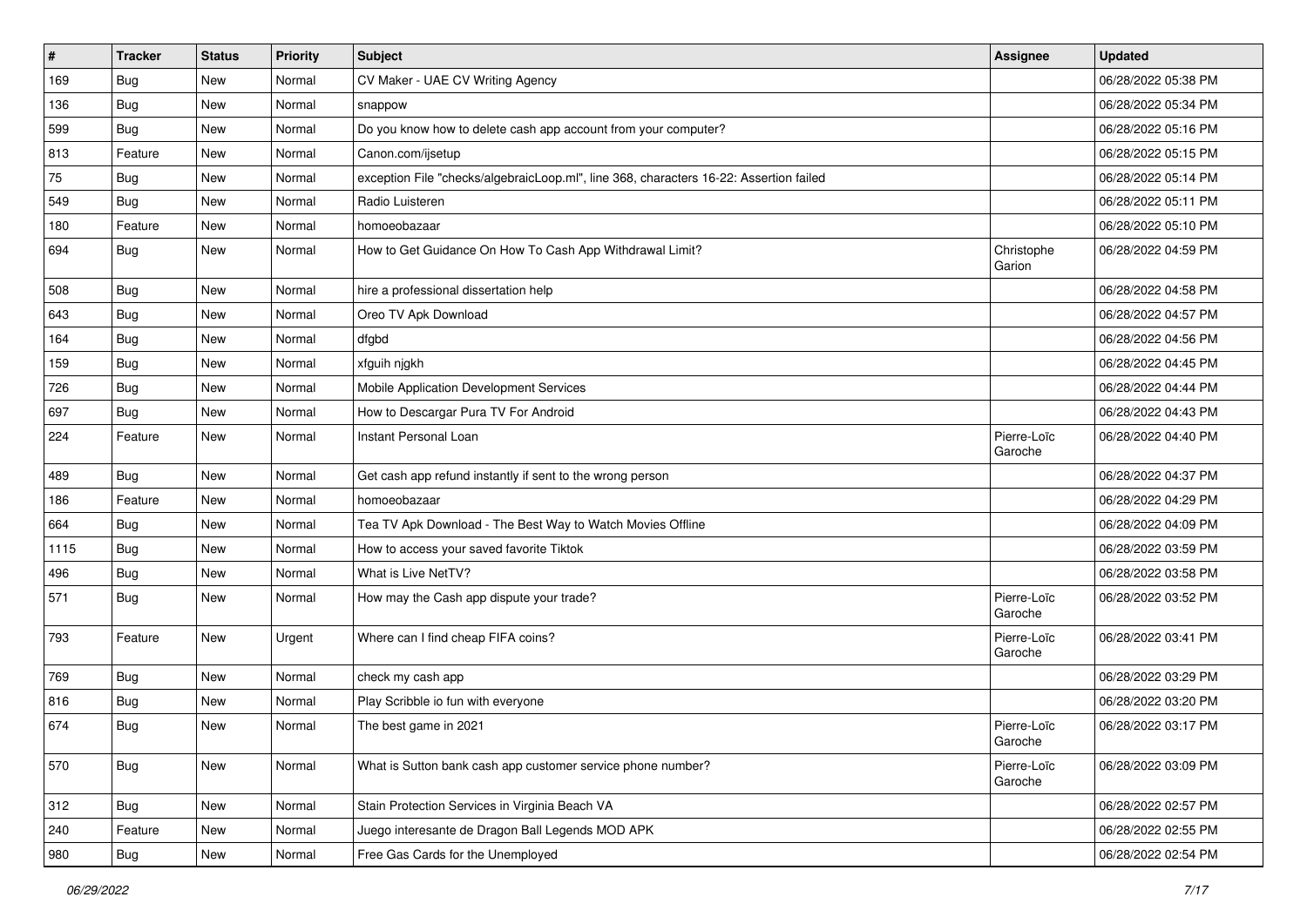| $\vert$ # | Tracker    | <b>Status</b> | <b>Priority</b> | Subject                                                                                             | <b>Assignee</b>        | <b>Updated</b>      |
|-----------|------------|---------------|-----------------|-----------------------------------------------------------------------------------------------------|------------------------|---------------------|
| 214       | Feature    | New           | Normal          | Five Christmas Apps For Apple Users                                                                 |                        | 06/28/2022 02:49 PM |
| 645       | <b>Bug</b> | New           | Normal          | thong tin chinh xac nhat hom nay                                                                    |                        | 06/28/2022 02:48 PM |
| 647       | Feature    | New           | Normal          | <b>Cranberry Health Benefits</b>                                                                    |                        | 06/28/2022 02:47 PM |
| 553       | <b>Bug</b> | New           | Normal          | Cinema HD APK - Free Movie Enjoyment App on Android                                                 |                        | 06/28/2022 02:34 PM |
| 1077      | Bug        | New           | Normal          | Les excellentes façons d'utiliser ces images                                                        |                        | 06/28/2022 02:33 PM |
| 194       | Bug        | New           | Normal          | lace closure wigs                                                                                   |                        | 06/28/2022 02:29 PM |
| 759       | <b>Bug</b> | New           | Normal          | Canon IJ Network Tool                                                                               | Pierre-Loïc<br>Garoche | 06/28/2022 01:57 PM |
| 776       | <b>Bug</b> | New           | Normal          | Wibargain                                                                                           |                        | 06/28/2022 01:57 PM |
| 576       | Bug        | New           | Normal          | So laden Sie ein Instagram-Bild herunter                                                            |                        | 06/28/2022 01:51 PM |
| 605       | Feature    | New           | Normal          | What will the future of logo design be like?                                                        |                        | 06/28/2022 01:31 PM |
| 969       | Bug        | New           | Normal          | Watch NCAA Football Live Match Free                                                                 |                        | 06/28/2022 01:31 PM |
| 280       | Bug        | New           | Normal          | Pacific Web Design                                                                                  |                        | 06/28/2022 01:25 PM |
| 315       | <b>Bug</b> | New           | Normal          | Dissertation help UK                                                                                |                        | 06/28/2022 01:20 PM |
| 729       | <b>Bug</b> | New           | Normal          | Canon IJ Network Tool                                                                               |                        | 06/28/2022 01:10 PM |
| 545       | Feature    | New           | Normal          | Best Canvas Print Company                                                                           |                        | 06/28/2022 01:08 PM |
| 460       | <b>Bug</b> | New           | Normal          | Floor Cleaning Medford MA                                                                           |                        | 06/28/2022 01:07 PM |
| 815       | Bug        | New           | Normal          | how do i call cash app customer service                                                             | Xavier Thirioux        | 06/28/2022 01:04 PM |
| 201       | Bug        | New           | Normal          | closure wig                                                                                         |                        | 06/28/2022 12:58 PM |
| 574       | <b>Bug</b> | New           | Normal          | How to fix the Epson printer offline issue due to a wired connection?                               |                        | 06/28/2022 12:52 PM |
| 784       | Bug        | New           | Normal          | How To Add Money On Cash App Card And Check The Funds?                                              |                        | 06/28/2022 12:36 PM |
| 670       | Bug        | New           | Normal          | JTWhatsApp Apk - The New and Improved WhatsApp                                                      |                        | 06/28/2022 12:32 PM |
| 773       | <b>Bug</b> | New           | Normal          | Spades - Play online free                                                                           |                        | 06/28/2022 12:26 PM |
| 471       | <b>Bug</b> | New           | Normal          | Residential Floor Cleaning Westchester MA                                                           |                        | 06/28/2022 12:23 PM |
| 828       | Bug        | New           | Normal          | Nursery management                                                                                  |                        | 06/28/2022 12:10 PM |
| 206       | <b>Bug</b> | New           | Low             | Cheap Electric Bikes                                                                                |                        | 06/28/2022 12:08 PM |
| 743       | Bug        | New           | Normal          | They promote 'pixel art' contests and a 'game jam' related to the work and figure of Carlos Casares |                        | 06/28/2022 12:04 PM |
| 690       | <b>Bug</b> | New           | Normal          | campervan hire                                                                                      |                        | 06/28/2022 11:55 AM |
| 781       | <b>Bug</b> | New           | Normal          | Free Whatsapp Group to Join                                                                         |                        | 06/28/2022 11:48 AM |
| 464       | <b>Bug</b> | New           | Normal          | Upholstery Cleaning Westchester MA                                                                  |                        | 06/28/2022 11:39 AM |
| 785       | Bug        | New           | Normal          | How To Get Money Off Cash App Without Card Or With A Card?                                          |                        | 06/28/2022 11:35 AM |
| 1116      | Bug        | New           | Normal          | ipTV smarts pro                                                                                     |                        | 06/28/2022 11:34 AM |
| 174       | Feature    | New           | Normal          | Digital Marketing Philadelphia                                                                      |                        | 06/28/2022 11:34 AM |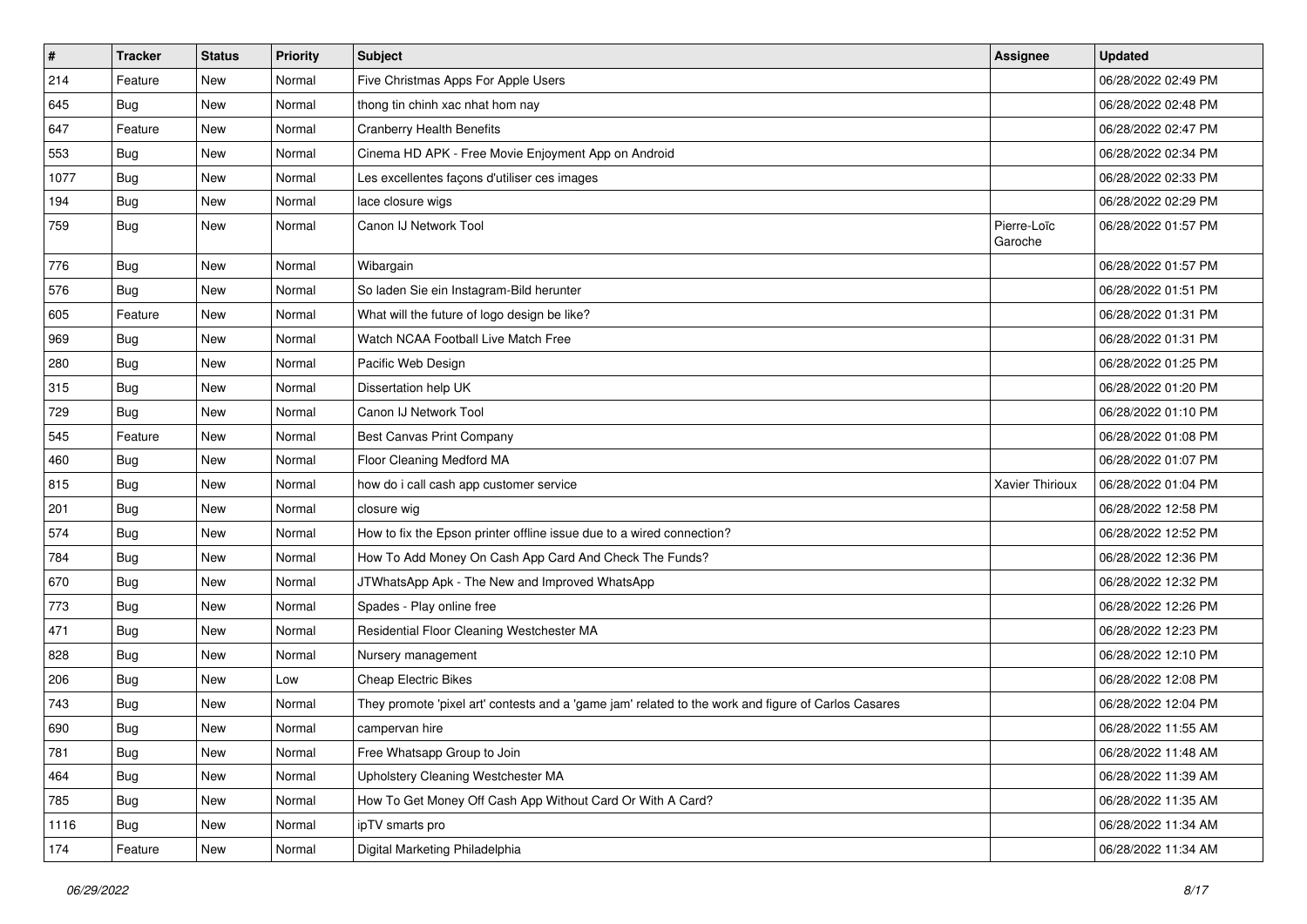| $\sharp$ | <b>Tracker</b> | <b>Status</b> | <b>Priority</b> | <b>Subject</b>                                                                                               | <b>Assignee</b>        | <b>Updated</b>      |
|----------|----------------|---------------|-----------------|--------------------------------------------------------------------------------------------------------------|------------------------|---------------------|
| 321      | <b>Bug</b>     | New           | Normal          | Tile & Grout Cleaning Services in Virginia Beach VA                                                          |                        | 06/28/2022 11:31 AM |
| 627      | Bug            | <b>New</b>    | Normal          | <b>HELO</b>                                                                                                  |                        | 06/28/2022 11:28 AM |
| 981      | <b>Bug</b>     | New           | Normal          | VidMate Mod APK                                                                                              |                        | 06/28/2022 11:24 AM |
| 976      | <b>Bug</b>     | New           | Normal          | How to delete the cash app account history right now?                                                        | Hamza<br>Bourbouh      | 06/28/2022 11:22 AM |
| 1114     | <b>Bug</b>     | New           | Normal          | To control the car, all you must do is click to go left or right and release the button to go straight.      |                        | 06/28/2022 11:16 AM |
| 794      | Feature        | <b>New</b>    | Normal          | Safe place to buy fifa coins                                                                                 |                        | 06/28/2022 11:15 AM |
| 810      | Feature        | New           | Normal          | how to remove viruses from a phone                                                                           |                        | 06/28/2022 11:13 AM |
| 637      | Feature        | New           | Normal          | Why do the Outlook rules not work in my account?                                                             |                        | 06/28/2022 11:12 AM |
| 129      | <b>Bug</b>     | New           | Normal          | xcvgbgh                                                                                                      |                        | 06/28/2022 11:10 AM |
| 820      | Bug            | New           | Normal          | Metal Slug Apk para Android                                                                                  |                        | 06/28/2022 11:01 AM |
| 170      | Feature        | New           | Normal          | top mba colleges in bangalore                                                                                |                        | 06/28/2022 10:55 AM |
| 182      | <b>Bug</b>     | <b>New</b>    | Normal          | <b>Healthcare Custom Writing Services</b>                                                                    |                        | 06/28/2022 10:53 AM |
| 611      | Feature        | New           | Normal          | Buy All Modafinil & Armodafinil Tablets @Buy Modafinil US                                                    |                        | 06/28/2022 10:53 AM |
| 151      | Feature        | New           | Normal          | Law Essay Writing Service - Assignments Planet                                                               |                        | 06/28/2022 10:50 AM |
| 1129     | <b>Bug</b>     | New           | Normal          | how to enable direct deposit on cash app?                                                                    |                        | 06/28/2022 10:44 AM |
| 469      | Bug            | New           | Normal          | Germs Removal Westchester MA                                                                                 |                        | 06/28/2022 10:40 AM |
| 1018     | Bug            | New           | Normal          | So erhalten Sie ein kostenloses Hörbuch                                                                      |                        | 06/28/2022 10:39 AM |
| 678      | <b>Bug</b>     | New           | Normal          | How to be a winner in buidnow gg                                                                             |                        | 06/28/2022 10:22 AM |
| 654      | Feature        | New           | Normal          | <b>Peach Health Benefits</b>                                                                                 |                        | 06/28/2022 10:03 AM |
| 666      | <b>Bug</b>     | New           | Normal          | 470+ pages à colorier de Noël                                                                                |                        | 06/28/2022 10:02 AM |
| 809      | <b>Bug</b>     | New           | Normal          | Smash Karts - immerse yourself in the exciting race                                                          |                        | 06/28/2022 09:57 AM |
| 632      | Bug            | New           | Normal          | CheapestMedsShop   100% Safe Medicines Online in UK & AUS.                                                   |                        | 06/28/2022 09:52 AM |
| 128      | <b>Bug</b>     | New           | Normal          | dfgbd                                                                                                        |                        | 06/28/2022 09:48 AM |
| 997      | Bug            | New           | Normal          | 123.hp.com/laserjet                                                                                          |                        | 06/28/2022 09:48 AM |
| 565      | <b>Bug</b>     | New           | Normal          | How To Install RepelisPlus On Your Android Phone?                                                            |                        | 06/28/2022 09:46 AM |
| 610      | Feature        | New           | Normal          | CheapestMedsShop 100% Safe Medicines Online in USA UK & AUS.                                                 |                        | 06/28/2022 09:42 AM |
| 1100     | Feature        | New           | Low             | <b>Food Products</b>                                                                                         | Pierre-Loïc<br>Garoche | 06/28/2022 09:40 AM |
| 275      | Bug            | New           | Normal          | Activate Cash App Card With Or Without QR - Step By Step Guide                                               | Pierre-Loïc<br>Garoche | 06/28/2022 09:33 AM |
| 817      | <b>Bug</b>     | New           | Normal          | Pacman 30th Anniversary                                                                                      |                        | 06/28/2022 09:20 AM |
| 210      | Bug            | New           | Normal          | Issue with check symbol in Cash App? Dial assist number with calling Cash App customer service phone number. |                        | 06/28/2022 09:09 AM |
| 766      | <b>Bug</b>     | New           | Normal          | Pobreflix Mod APK Review                                                                                     |                        | 06/28/2022 08:56 AM |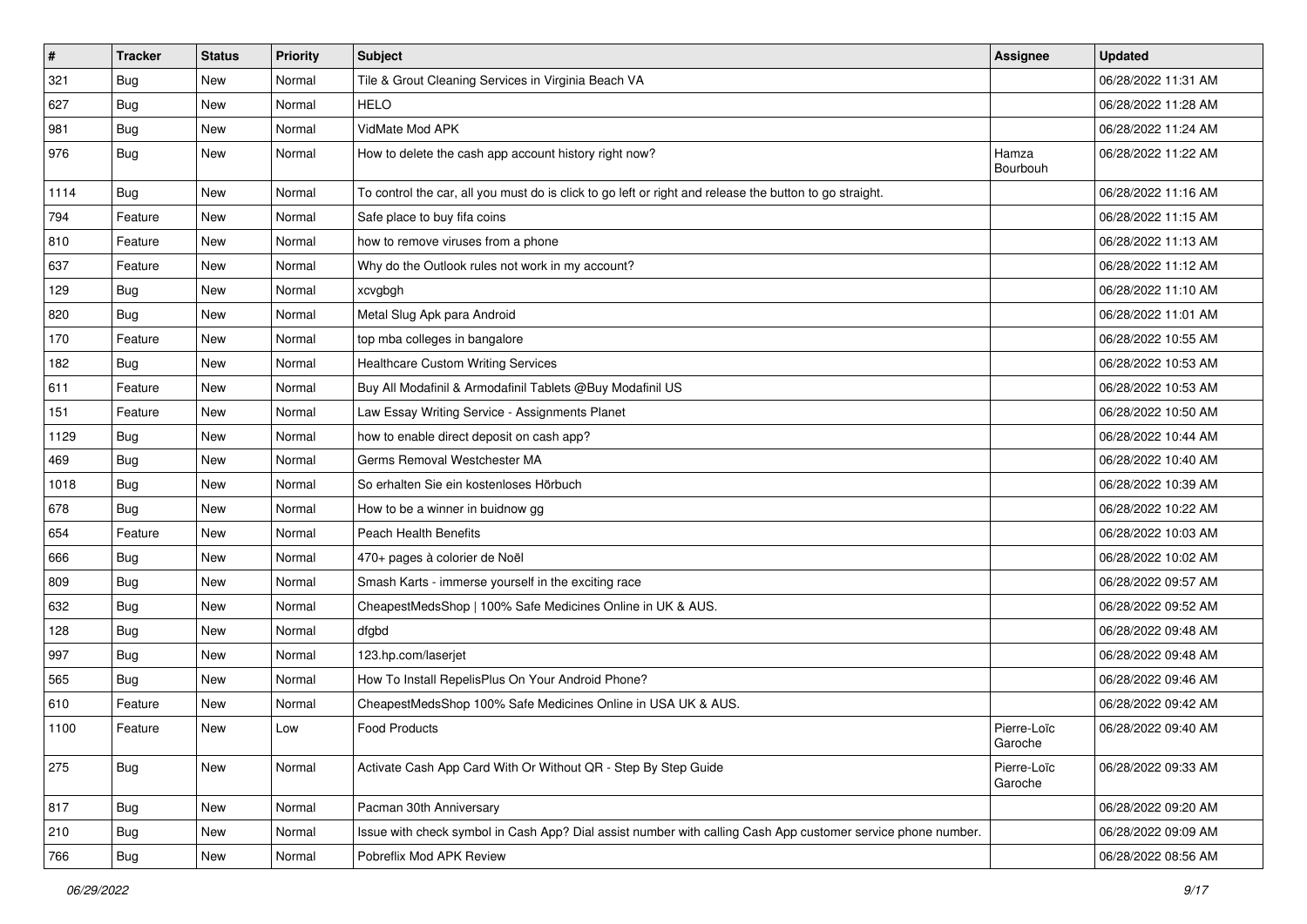| $\vert$ # | <b>Tracker</b> | <b>Status</b> | <b>Priority</b> | Subject                                                                   | <b>Assignee</b>        | <b>Updated</b>      |
|-----------|----------------|---------------|-----------------|---------------------------------------------------------------------------|------------------------|---------------------|
| 800       | <b>Bug</b>     | New           | Normal          | Who Is an ETL Engineer                                                    |                        | 06/28/2022 08:48 AM |
| 168       | Bug            | New           | Normal          | UFC 256 Live Stream Online                                                |                        | 06/28/2022 08:44 AM |
| 821       | Bug            | New           | Normal          | Nicoo - A Review of the Popular Battle Royale Game                        |                        | 06/28/2022 08:30 AM |
| 548       | <b>Bug</b>     | New           | Normal          | Web N Logo Design                                                         |                        | 06/28/2022 08:24 AM |
| 284       | Bug            | New           | Normal          | All About Cash App Transfer Fail Problems                                 |                        | 06/28/2022 08:24 AM |
| 701       | Bug            | New           | Normal          | Why Law Essay Helper UK is Necessary?                                     |                        | 06/28/2022 08:12 AM |
| 649       | Feature        | New           | Normal          | Pear Health Benefits                                                      |                        | 06/28/2022 08:04 AM |
| 247       | Bug            | New           | Normal          | best 4 Channel Amp                                                        |                        | 06/28/2022 07:58 AM |
| 1099      | Feature        | New           | Normal          | Whatsapp Plus - A New Way Of Communicating                                |                        | 06/28/2022 07:57 AM |
| 188       | <b>Bug</b>     | New           | Normal          | Why are university students buying assignments online?                    | Pierre-Loïc<br>Garoche | 06/28/2022 07:46 AM |
| 608       | Feature        | <b>New</b>    | Normal          | How To Do Hotmail Password Reset Without Phone Number?                    |                        | 06/28/2022 07:39 AM |
| 707       | Bug            | New           | Normal          | Why Accounting Assignments Are Beneficial For The Students?               | Pierre-Loïc<br>Garoche | 06/28/2022 07:29 AM |
| 722       | Bug            | New           | Normal          | Vergrößern Sie Instagram-Fotos mit instazoom                              | Christophe<br>Garion   | 06/28/2022 07:21 AM |
| 589       | Bug            | New           | Normal          | How can I get the cash app phone number of customer support?              |                        | 06/28/2022 07:11 AM |
| 734       | Bug            | New           | Normal          | DR. STRANGE: Multiverse of Scheduling Madness!                            |                        | 06/28/2022 07:07 AM |
| 705       | Bug            | New           | Normal          | wuxiaworld                                                                |                        | 06/28/2022 06:56 AM |
| 345       | <b>Bug</b>     | New           | Normal          | Stain Protection Services in Chesapeake VA                                |                        | 06/28/2022 06:52 AM |
| 475       | Bug            | New           | Normal          | Floor Cleaning Arlington MA                                               |                        | 06/28/2022 06:51 AM |
| 563       | Bug            | New           | Normal          | Understanding the Difference Between Free and Paid Mod Apks               |                        | 06/28/2022 06:51 AM |
| 621       | Bug            | New           | Normal          | Buy All Modafinil & Armodafinil Tablets @Buy Modafinil US                 |                        | 06/28/2022 06:49 AM |
| 623       | <b>Bug</b>     | New           | Normal          | Listen to online radio stations for mobile phones                         |                        | 06/28/2022 06:33 AM |
| 640       | <b>Bug</b>     | New           | Normal          | play game with me                                                         |                        | 06/28/2022 06:33 AM |
| 973       | Feature        | New           | Normal          | Free NFL Streaming Sites                                                  |                        | 06/28/2022 06:27 AM |
| 88        | <b>Bug</b>     | New           | Normal          | kind2 output: When for node arguments                                     | Pierre-Loïc<br>Garoche | 06/28/2022 06:24 AM |
| 537       | Bug            | New           | Normal          | Get tech assistance with customer support on ATT Yahoo email login issue. |                        | 06/28/2022 06:20 AM |
| 811       | <b>Bug</b>     | New           | Normal          | Canon IJ Network Tool                                                     |                        | 06/28/2022 06:12 AM |
| 629       | Bug            | New           | Normal          | How Can I Load Cash App Card at Walmart straight away?                    |                        | 06/28/2022 06:07 AM |
| 753       | <b>Bug</b>     | New           | Normal          | onlineessaygrader                                                         |                        | 06/28/2022 05:55 AM |
| 145       | <b>Bug</b>     | New           | Normal          | abdulbaissagar                                                            |                        | 06/28/2022 05:41 AM |
| 622       | <b>Bug</b>     | New           | Normal          | CheapestMedsShop   100% Safe Medicines Online in UK & AUS.                |                        | 06/28/2022 05:22 AM |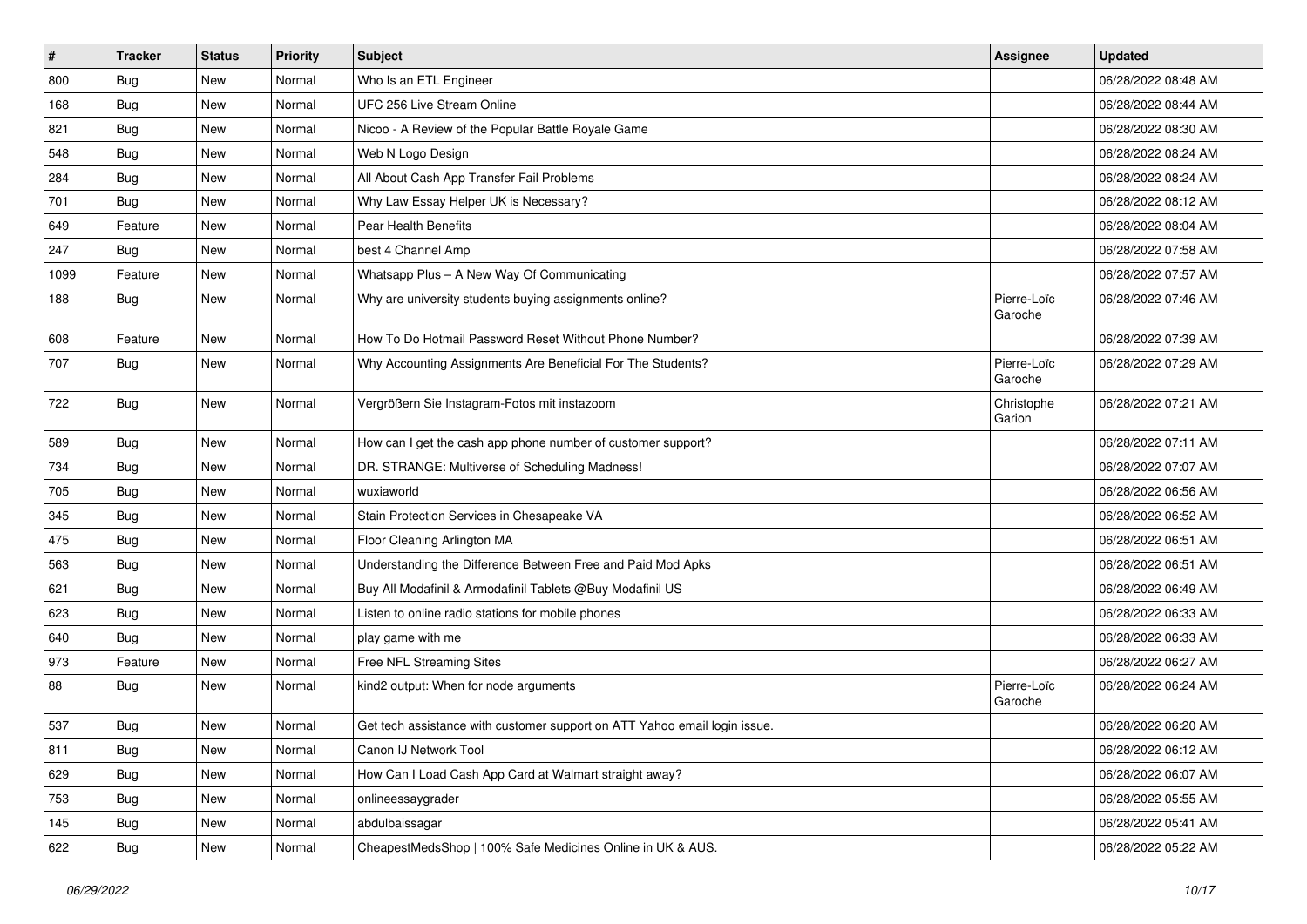| $\vert$ # | <b>Tracker</b> | <b>Status</b> | Priority | <b>Subject</b>                                                                   | <b>Assignee</b>        | <b>Updated</b>      |
|-----------|----------------|---------------|----------|----------------------------------------------------------------------------------|------------------------|---------------------|
| 523       | <b>Bug</b>     | New           | Normal   | What Is The Right Google Account Recovery Aid To Regain Account Access?          | Pierre-Loïc<br>Garoche | 06/28/2022 05:17 AM |
| 744       | Bug            | New           | Normal   | Pixel Survive                                                                    |                        | 06/28/2022 05:13 AM |
| 555       | Bug            | New           | Normal   | web design development in hyderabad                                              |                        | 06/28/2022 05:01 AM |
| 702       | Bug            | New           | Normal   | Avail Chime Customer Service to know How To Get Chime Bank Statement             |                        | 06/28/2022 04:58 AM |
| 822       | Bug            | New           | Normal   | Dowload Your Boyfriend Game                                                      |                        | 06/28/2022 04:56 AM |
| 237       | Feature        | New           | Normal   | HP Printer Assistant Software   Download & Install HP Assistant                  |                        | 06/28/2022 04:50 AM |
| 231       | <b>Bug</b>     | <b>New</b>    | Normal   | Is the ringtone download difficult or not?                                       | Pierre-Loïc<br>Garoche | 06/28/2022 04:48 AM |
| 522       | Feature        | <b>New</b>    | Normal   | Can You Check App Limits, If Cash app won't let me send money?                   |                        | 06/28/2022 04:46 AM |
| 230       | Bug            | New           | Normal   | Add Money To Cash App Card - Auto Cash Apps                                      |                        | 06/28/2022 04:43 AM |
| 120       | <b>Bug</b>     | New           | Normal   | ghfjtkx                                                                          | Pierre-Loïc<br>Garoche | 06/28/2022 04:35 AM |
| 620       | <b>Bug</b>     | New           | Normal   | Viagra Meds: Fastest & Quick Delivery On Your Doorstep - USA                     |                        | 06/28/2022 04:33 AM |
| 965       | Bug            | New           | Normal   | Go with cash app customer service to know where I can load my cash app card      |                        | 06/28/2022 04:30 AM |
| 604       | Bug            | <b>New</b>    | Normal   | <b>Idle Game Online</b>                                                          |                        | 06/28/2022 04:30 AM |
| 685       | <b>Bug</b>     | New           | Low      | youtube thumbnail downloader                                                     | Pierre-Loïc<br>Garoche | 06/28/2022 04:26 AM |
| 257       | Bug            | New           | Normal   | Best latte machines                                                              |                        | 06/28/2022 04:26 AM |
| 788       | <b>Bug</b>     | <b>New</b>    | Normal   | Intro Maker Mod APK                                                              |                        | 06/28/2022 04:21 AM |
| 470       | Bug            | New           | Normal   | Commercial Floor Cleaning Westchester MA                                         |                        | 06/28/2022 04:16 AM |
| 461       | <b>Bug</b>     | New           | Normal   | Germs Removal Medford MA                                                         |                        | 06/28/2022 04:15 AM |
| 567       | <b>Bug</b>     | New           | Normal   | Singapore assignment help                                                        |                        | 06/28/2022 04:12 AM |
| 708       | Bug            | New           | Normal   | Efficient ways to proceed with the cash app dispute process?                     |                        | 06/28/2022 04:03 AM |
| 764       | <b>Bug</b>     | New           | Normal   | What is available to see what I can watch HBO Max?                               |                        | 06/28/2022 03:59 AM |
| 577       | Bug            | New           | Normal   | Follow these easy steps to make Admiral Casino Login                             |                        | 06/28/2022 03:52 AM |
| 279       | <b>Bug</b>     | New           | High     | What is an essential feature of an internal communications app?                  |                        | 06/28/2022 03:52 AM |
| 603       | Bug            | New           | Normal   | Premiere gratuito da lista de IPTV                                               |                        | 06/28/2022 03:48 AM |
| 1105      | Bug            | New           | High     | What is Mahjong online?                                                          |                        | 06/28/2022 03:47 AM |
| 466       | <b>Bug</b>     | New           | Normal   | Floor Stripping Westchester MA                                                   |                        | 06/28/2022 03:45 AM |
| 193       | <b>Bug</b>     | New           | Normal   | 18% Discount on Homeopathic medicines                                            |                        | 06/28/2022 03:38 AM |
| 581       | <b>Bug</b>     | New           | Normal   | E-Learning Course Help                                                           |                        | 06/28/2022 03:36 AM |
| 597       | Bug            | New           | Normal   | Universo s / f Download                                                          |                        | 06/28/2022 03:36 AM |
| 617       | <b>Bug</b>     | New           | Normal   | Buy Vidalista Tablets (Tadalafil) at [\$25 OFF + Free Shipping] Vidalistatablets |                        | 06/28/2022 03:33 AM |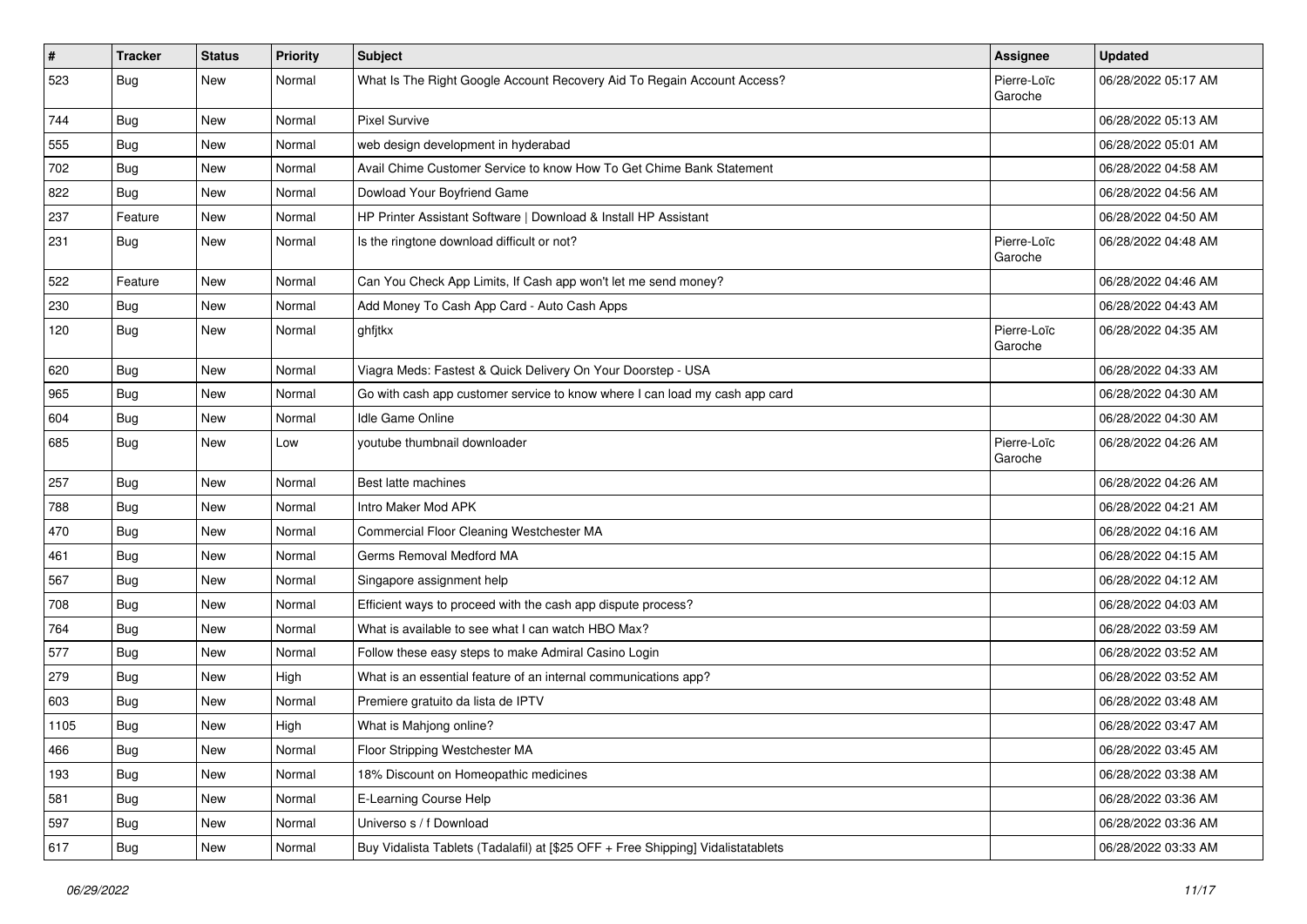| #   | <b>Tracker</b> | <b>Status</b> | Priority | <b>Subject</b>                                                      | <b>Assignee</b>        | <b>Updated</b>      |
|-----|----------------|---------------|----------|---------------------------------------------------------------------|------------------------|---------------------|
| 983 | <b>Bug</b>     | New           | Normal   | Finding issue in tekken 3 game?                                     |                        | 06/28/2022 03:26 AM |
| 551 | Bug            | New           | Normal   | Why Do Students Need Online Best Dissertation Writing Services?     |                        | 06/28/2022 03:03 AM |
| 652 | Bug            | New           | Normal   | Sesame Health Benefits                                              |                        | 06/28/2022 03:01 AM |
| 185 | Bug            | New           | Normal   | Non-Plagiarized Research Writing                                    |                        | 06/28/2022 02:56 AM |
| 118 | Bug            | New           | Normal   | golf                                                                | Anonymous              | 06/28/2022 02:52 AM |
| 799 | <b>Bug</b>     | New           | Normal   | Who Is an ETL Engineer                                              |                        | 06/28/2022 02:51 AM |
| 712 | <b>Bug</b>     | New           | Normal   | Tips and Tricks                                                     |                        | 06/28/2022 02:40 AM |
| 142 | Feature        | New           | Normal   | About ashimary hair                                                 |                        | 06/28/2022 02:31 AM |
| 616 | Bug            | New           | Normal   | Buy Anavar Tablets   Anavar For Sale in USA, UK & Australia         |                        | 06/28/2022 02:12 AM |
| 802 | Bug            | New           | Normal   | Who Is an ETL Engineer                                              |                        | 06/28/2022 02:03 AM |
| 658 | Bug            | New           | Normal   | Watermelon Nutrition Facts And Health Benefits                      |                        | 06/28/2022 01:57 AM |
| 578 | Feature        | New           | High     | Derrick Gore                                                        | Pierre-Loïc<br>Garoche | 06/28/2022 01:56 AM |
| 483 | <b>Bug</b>     | New           | Normal   | UK best essay writing service                                       |                        | 06/28/2022 01:35 AM |
| 253 | <b>Bug</b>     | New           | Normal   | Florence Lawrence                                                   |                        | 06/28/2022 01:31 AM |
| 999 | Bug            | New           | Normal   | Is there a way to find Google Feud answers?                         |                        | 06/28/2022 01:27 AM |
| 767 | Bug            | New           | Normal   | apkmod                                                              |                        | 06/28/2022 01:24 AM |
| 242 | Feature        | New           | Normal   | Descripción de Torque Pro MOD APK para Android                      |                        | 06/28/2022 01:14 AM |
| 573 | Bug            | New           | Normal   | Experimente lo mejor en la aplicación Apk de juegos gratis          |                        | 06/28/2022 12:55 AM |
| 348 | Bug            | New           | Normal   | Mold Removal Services in Chesapeake VA                              |                        | 06/28/2022 12:53 AM |
| 153 | <b>Bug</b>     | New           | Normal   | urgent loan online                                                  | Christophe<br>Garion   | 06/28/2022 12:49 AM |
| 132 | <b>Bug</b>     | New           | Normal   | concrete-everything                                                 |                        | 06/28/2022 12:47 AM |
| 264 | Bug            | New           | Normal   | We Buy Your Unwanted Car                                            | Corentin<br>Lauverjat  | 06/28/2022 12:43 AM |
| 200 | Bug            | New           | Normal   | uiopi[o                                                             |                        | 06/28/2022 12:33 AM |
| 814 | Bug            | New           | Normal   | Stage Fright Cure                                                   | Pierre-Loïc<br>Garoche | 06/28/2022 12:31 AM |
| 516 | Bug            | New           | Normal   | Does Cash App Help To Get Cash App Refund Without Any Interruption? |                        | 06/28/2022 12:20 AM |
| 628 | <b>Bug</b>     | New           | Normal   | CV reviewing services!                                              |                        | 06/28/2022 12:17 AM |
| 114 | Bug            | New           | Normal   | <b>Medical Research Writing Services</b>                            |                        | 06/28/2022 12:06 AM |
| 140 | Bug            | New           | Normal   | sugarbalanceusa                                                     |                        | 06/28/2022 12:05 AM |
| 782 | Bug            | New           | Normal   | Comment faire une sonnerie téléphonique                             |                        | 06/27/2022 11:56 PM |
| 803 | Feature        | New           | High     | Ketamine Online Store                                               | Pierre-Loïc<br>Garoche | 06/27/2022 11:48 PM |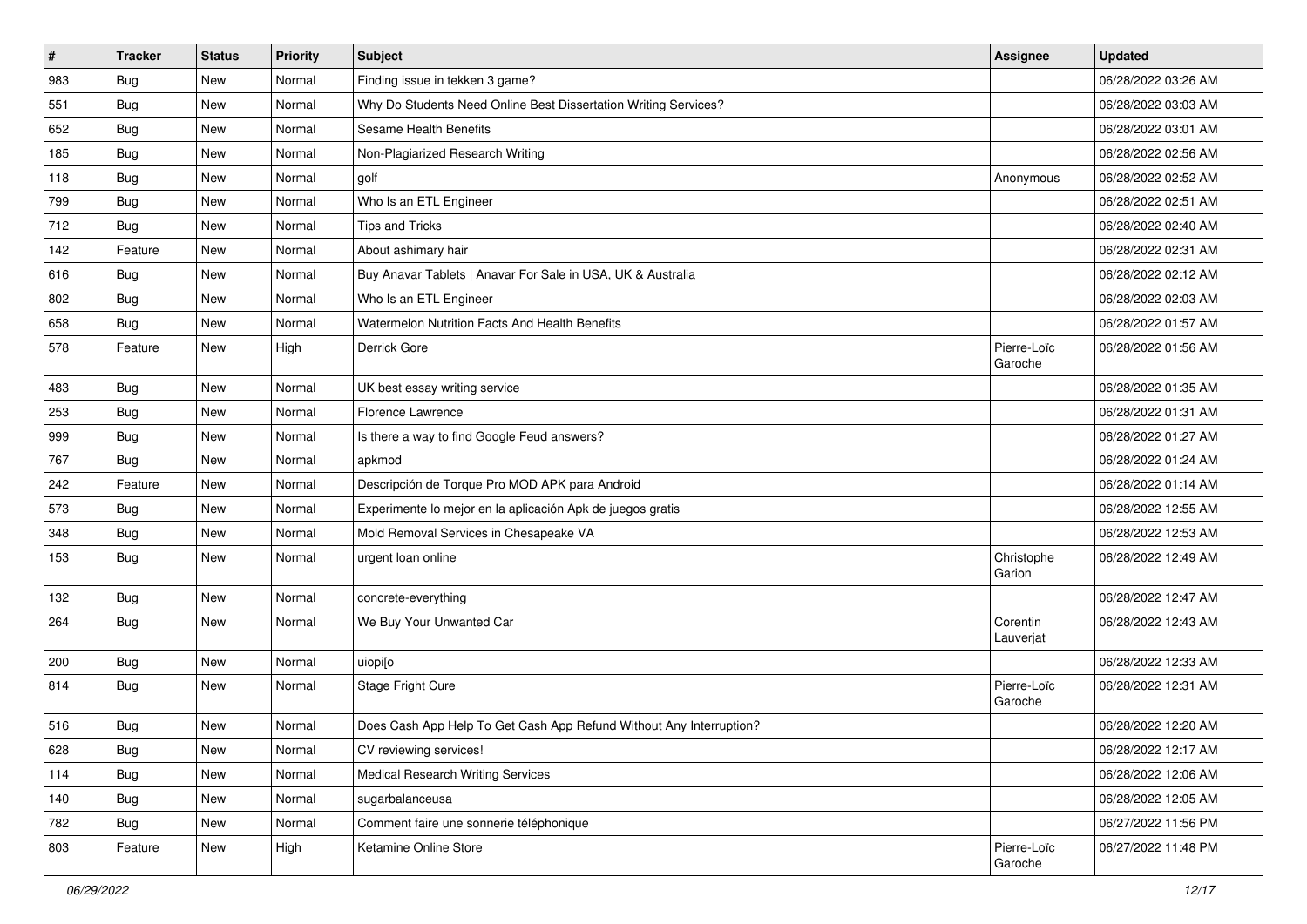| #   | <b>Tracker</b> | <b>Status</b> | <b>Priority</b> | <b>Subject</b>                                                                | Assignee               | <b>Updated</b>      |
|-----|----------------|---------------|-----------------|-------------------------------------------------------------------------------|------------------------|---------------------|
| 714 | Bug            | New           | Normal          | Cuevana 3 Premium - Enjoy Your Favorite Movies and TV Shows on Your Smart TV  |                        | 06/27/2022 11:43 PM |
| 717 | Bug            | New           | Normal          | Disney Plus Apk - Watch Movies and TV Shows on Your Device                    |                        | 06/27/2022 11:38 PM |
| 939 | <b>Bug</b>     | New           | Normal          | Ability to change sound notifications                                         | Christophe<br>Garion   | 06/27/2022 11:29 PM |
| 607 | <b>Bug</b>     | New           | Normal          | Vex 5                                                                         |                        | 06/27/2022 11:24 PM |
| 572 | Feature        | New           | Normal          | New features of WhatsApp Plus on Android phones                               | Pierre-Loïc<br>Garoche | 06/27/2022 11:22 PM |
| 665 | Feature        | New           | Normal          | Look for a dedicated help with finance assignment                             |                        | 06/27/2022 11:10 PM |
| 595 | Bug            | New           | Normal          | RFM Online - une révolution dans la gestion de l'identité numérique           |                        | 06/27/2022 11:06 PM |
| 116 | Bug            | New           | Normal          | aertaeyg                                                                      |                        | 06/27/2022 11:06 PM |
| 481 | <b>Bug</b>     | New           | Normal          | Nur Online Shop                                                               |                        | 06/27/2022 11:05 PM |
| 772 | Bug            | New           | Normal          | united airlines baggage policy                                                |                        | 06/27/2022 10:53 PM |
| 830 | Bug            | New           | Normal          | Poppy Playtime APK                                                            |                        | 06/27/2022 10:31 PM |
| 592 | Bug            | New           | Normal          | Deezer Premium APK - Baixe músicas de qualquer lugar do mundo de graça        |                        | 06/27/2022 10:23 PM |
| 737 | <b>Bug</b>     | <b>New</b>    | Normal          | How Do I Talk To A Live Person At Facebook If Anything Is Doubtful?           |                        | 06/27/2022 09:59 PM |
| 762 | Bug            | New           | Normal          | How To Add Money To A Cash App Card If Struggling With Low Amount?            |                        | 06/27/2022 09:58 PM |
| 600 | <b>Bug</b>     | New           | Normal          | Play Store Pro                                                                |                        | 06/27/2022 09:43 PM |
| 561 | Bug            | <b>New</b>    | Normal          | Enjoy the Full YouTube Premium Experience With YouTube Premium Membership     |                        | 06/27/2022 09:33 PM |
| 948 | <b>Bug</b>     | <b>New</b>    | Normal          | Canon IJ Network Tool                                                         |                        | 06/27/2022 09:30 PM |
| 215 | Bug            | New           | Normal          | How For Top Level Cell Phone For You                                          |                        | 06/27/2022 09:19 PM |
| 601 | <b>Bug</b>     | New           | Normal          | Best Essay Writing Service UK                                                 | Pierre-Loïc<br>Garoche | 06/27/2022 09:13 PM |
| 73  | <b>Bug</b>     | New           | Urgent          | properties ID is not set in Json in EMF backend                               | Pierre-Loïc<br>Garoche | 06/27/2022 09:11 PM |
| 554 | <b>Bug</b>     | <b>New</b>    | Normal          | XvideoStudio Video Editor APK Free Download on TechToDown                     |                        | 06/27/2022 08:59 PM |
| 783 | <b>Bug</b>     | New           | Normal          | How Do I Determine The Reasons And Solutions To Fix Cash App Transfer Failed? |                        | 06/27/2022 08:58 PM |
| 568 | Bug            | New           | Normal          | Instale a versão mais recente do YouTube Premium                              |                        | 06/27/2022 08:56 PM |
| 718 | <b>Bug</b>     | New           | High            | Solve Complex Accounting Assignments                                          | Hamza<br>Bourbouh      | 06/27/2022 08:38 PM |
| 559 | <b>Bug</b>     | New           | High            | What Are Permission For Applications like Facebook Sending MMS?               |                        | 06/27/2022 08:34 PM |
| 824 | Feature        | New           | Normal          | How to watch Fox News on my Smart TV or similar devices?                      | Pierre-Loïc<br>Garoche | 06/27/2022 08:32 PM |
| 557 | Feature        | New           | Normal          | <b>Business Law Assignment Help</b>                                           |                        | 06/27/2022 08:31 PM |
| 971 | <b>Bug</b>     | New           | Normal          | How Do I Check Balance On Cash App Card With Optimum Ease?                    |                        | 06/27/2022 08:16 PM |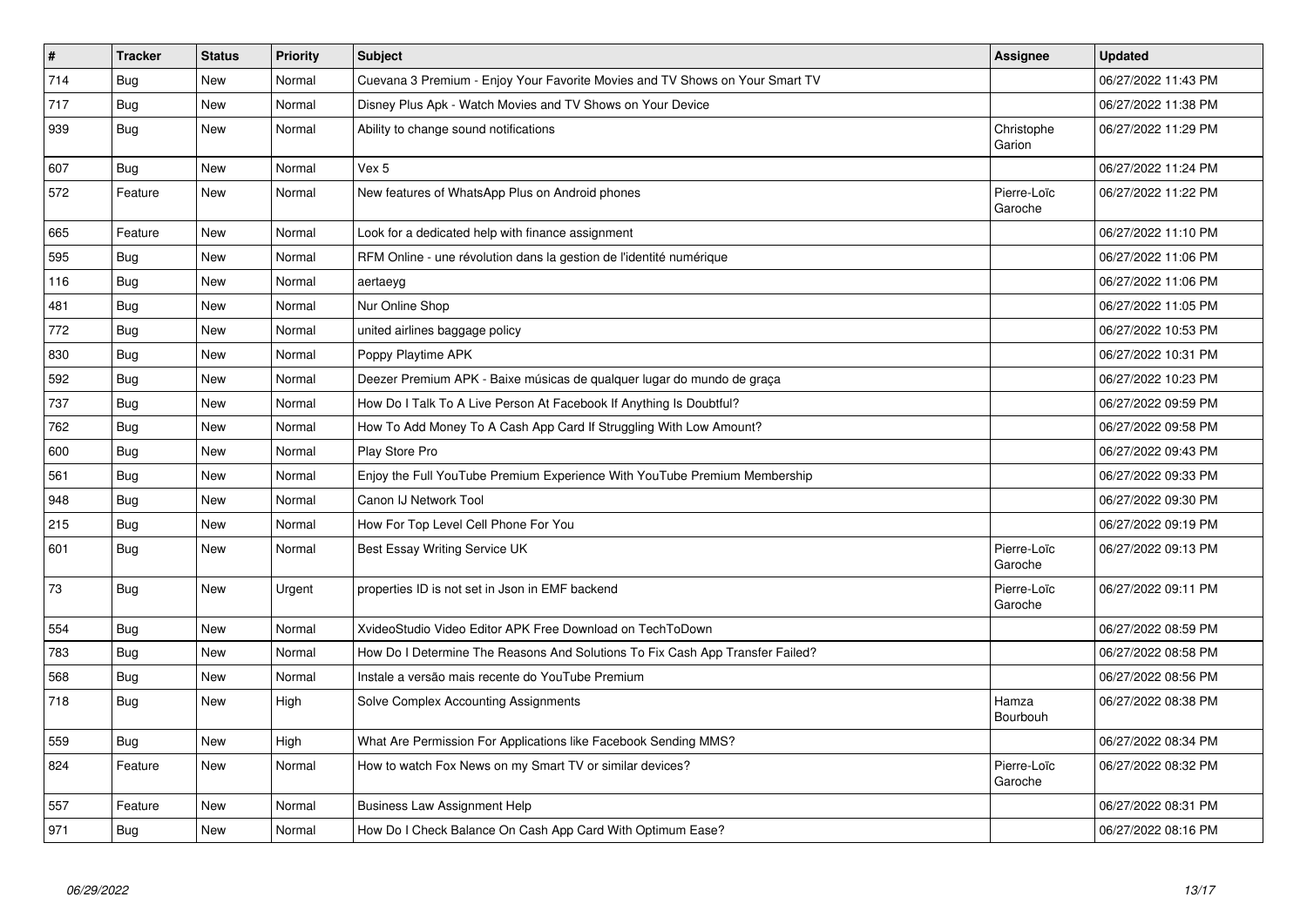| $\vert$ # | <b>Tracker</b> | <b>Status</b> | <b>Priority</b> | <b>Subject</b>                                                                           | <b>Assignee</b>        | <b>Updated</b>      |
|-----------|----------------|---------------|-----------------|------------------------------------------------------------------------------------------|------------------------|---------------------|
| 779       | Feature        | New           | Normal          | Latest Whatsapp groups for Teens                                                         | Pierre-Loïc<br>Garoche | 06/27/2022 08:15 PM |
| 285       | <b>Bug</b>     | New           | Normal          | Have you ever written an essay?                                                          |                        | 06/27/2022 08:05 PM |
| 951       | <b>Bug</b>     | New           | Normal          | Canon.com/ijsetup                                                                        |                        | 06/27/2022 07:56 PM |
| 774       | <b>Bug</b>     | New           | Normal          | Follow proper initiatives                                                                |                        | 06/27/2022 07:54 PM |
| 512       | Bug            | New           | Normal          | The Importance Of Using Custom Writing Services                                          |                        | 06/27/2022 07:52 PM |
| 502       | <b>Bug</b>     | New           | Normal          | Les instructions pour définir des sonneries pour iPhone sont simples et faciles à suivre |                        | 06/27/2022 07:52 PM |
| 612       | Bug            | New           | Normal          | Luxury Slingshot Rental                                                                  |                        | 06/27/2022 07:36 PM |
| 161       | <b>Bug</b>     | New           | Normal          | dfdrtyuio                                                                                |                        | 06/27/2022 07:21 PM |
| 677       | Bug            | New           | Normal          | Logo Design Services Near Me                                                             |                        | 06/27/2022 07:18 PM |
| 661       | Bug            | New           | Normal          | Turbo VPN MOD APK Download                                                               |                        | 06/27/2022 07:18 PM |
| 586       | Bug            | New           | Normal          | Best Modifications For Your Mobile Phone                                                 |                        | 06/27/2022 07:15 PM |
| 987       | <b>Bug</b>     | New           | Normal          | <b>Medicinal Mushrooms</b>                                                               |                        | 06/27/2022 07:13 PM |
| 542       | <b>Bug</b>     | New           | Normal          | Web N Logo Design                                                                        |                        | 06/27/2022 07:02 PM |
| 217       | <b>Bug</b>     | New           | Normal          | How this service matter most?                                                            |                        | 06/27/2022 06:48 PM |
| 352       | <b>Bug</b>     | New           | Normal          | Tile & Grout Cleaning Services in Chesapeake VA                                          |                        | 06/27/2022 06:39 PM |
| 509       | Feature        | New           | Normal          | Fashion                                                                                  | Anonymous              | 06/27/2022 06:39 PM |
| 659       | <b>Bug</b>     | New           | Normal          | Olive Oil Properties And Health Benefits                                                 |                        | 06/27/2022 06:34 PM |
| 202       | Bug            | New           | Normal          | blonde wig                                                                               |                        | 06/27/2022 06:27 PM |
| 618       | <b>Bug</b>     | New           | Normal          | Buy Steroids Online with OurMedicnes.com   Best Quality Steroids                         |                        | 06/27/2022 06:17 PM |
| 739       | <b>Bug</b>     | New           | Normal          | law dissertation help                                                                    |                        | 06/27/2022 06:12 PM |
| 150       | Bug            | New           | Normal          | dfgh                                                                                     |                        | 06/27/2022 05:59 PM |
| 602       | Bug            | New           | Normal          | Best Essay Writing Service UK                                                            | Pierre-Loïc<br>Garoche | 06/27/2022 05:53 PM |
| 756       | Feature        | <b>New</b>    | Normal          | Your one-stop destination for the thesis writing service                                 |                        | 06/27/2022 05:46 PM |
| 587       | <b>Bug</b>     | New           | Normal          | Why Picsart Pro Offers Great Features                                                    |                        | 06/27/2022 05:28 PM |
| 682       | Bug            | New           | Normal          | Does Facebook customer service live chat allow to speak with someone?                    |                        | 06/27/2022 05:19 PM |
| 787       | Bug            | New           | Normal          | <b>Assured Assignment Help</b>                                                           |                        | 06/27/2022 05:19 PM |
| 673       | <b>Bug</b>     | New           | Normal          | Learn the basics of pixel art - Clear grid                                               |                        | 06/27/2022 05:06 PM |
| 540       | <b>Bug</b>     | New           | Normal          | Why Haven't I Received My Cash App Card? Can I get t the reasons behind it               |                        | 06/27/2022 04:54 PM |
| 583       | Bug            | New           | High            | Need the Cash app customer service phone number?                                         |                        | 06/27/2022 04:49 PM |
| 558       | Feature        | New           | Normal          | <b>Stunning Classic Sofas</b>                                                            |                        | 06/27/2022 04:44 PM |
| 479       | Bug            | New           | Normal          | Limousine Service Bellevue WA                                                            |                        | 06/27/2022 04:37 PM |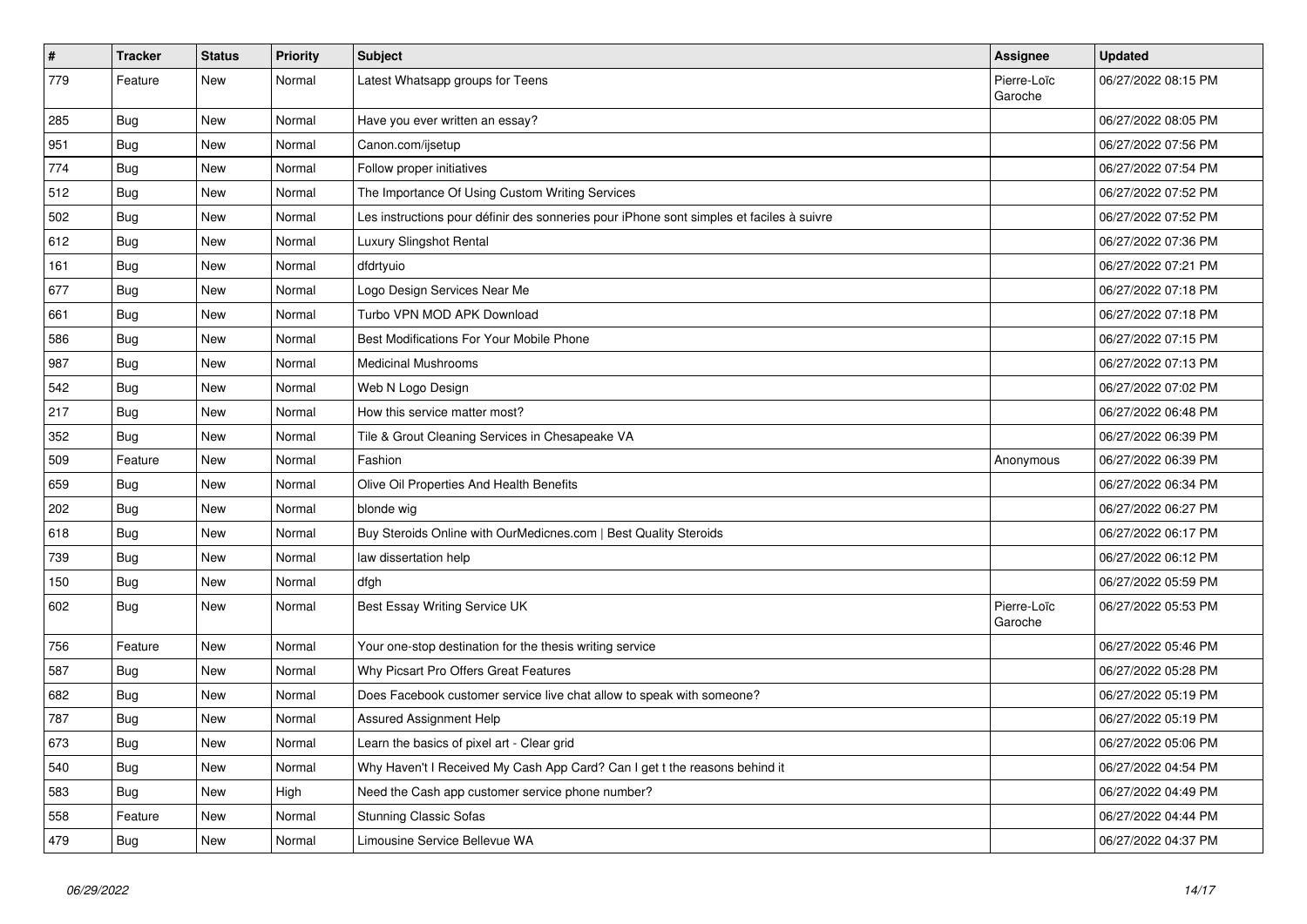| #    | <b>Tracker</b> | <b>Status</b> | <b>Priority</b> | <b>Subject</b>                                                            | Assignee               | <b>Updated</b>      |
|------|----------------|---------------|-----------------|---------------------------------------------------------------------------|------------------------|---------------------|
| 63   | Feature        | New           | Normal          | Skip normalization step in mutation generation if it possible             | Pierre-Loïc<br>Garoche | 06/27/2022 04:16 PM |
| 763  | <b>Bug</b>     | New           | High            | How to Make a Ringtone on Your iPhone                                     |                        | 06/27/2022 04:16 PM |
| 760  | Bug            | New           | Normal          | apkmod                                                                    |                        | 06/27/2022 04:13 PM |
| 986  | <b>Bug</b>     | New           | Normal          | dbhdsvbhdf                                                                | Christophe<br>Garion   | 06/27/2022 04:12 PM |
| 738  | Bug            | <b>New</b>    | Normal          | How Much Amount Do I Get Using The Referral Code For Cash App?            |                        | 06/27/2022 03:58 PM |
| 953  | Bug            | New           | Normal          | Manga Dogs - Read Your Favorite Comics on Your Smartphone                 |                        | 06/27/2022 03:53 PM |
| 272  | Feature        | <b>New</b>    | Normal          | Fashion                                                                   |                        | 06/27/2022 03:53 PM |
| 686  | Bug            | New           | Normal          | Welcome To The Most Demandable Mahipalpur Escorts Agency                  |                        | 06/27/2022 03:45 PM |
| 546  | Feature        | New           | Normal          | Quickbooks Error                                                          |                        | 06/27/2022 03:44 PM |
| 655  | <b>Bug</b>     | New           | Normal          | <b>Eggplant Health Benefits</b>                                           |                        | 06/27/2022 03:40 PM |
| 216  | Feature        | New           | High            | Barry Keoghan                                                             | Pierre-Loïc<br>Garoche | 06/27/2022 03:26 PM |
| 662  | Bug            | <b>New</b>    | Normal          | Oreo TV Download - The Easiest Way to Watch Live TV                       |                        | 06/27/2022 03:14 PM |
| 1119 | <b>Bug</b>     | New           | Normal          | Klondike Solitaire                                                        |                        | 06/27/2022 03:00 PM |
| 115  | <b>Bug</b>     | New           | Normal          | <b>NFL LIVE STREAM</b>                                                    |                        | 06/27/2022 02:53 PM |
| 196  | Bug            | New           | Normal          | Homoeobazaar For Homeopathy Medicines                                     |                        | 06/27/2022 02:18 PM |
| 484  | <b>Bug</b>     | New           | Normal          | UK best essay writing service                                             |                        | 06/27/2022 02:01 PM |
| 274  | Bug            | New           | Normal          | How AI is transforming coupon marketing campaigns?                        | Anonymous              | 06/27/2022 01:54 PM |
| 1128 | <b>Bug</b>     | New           | Normal          | cvjvfbdi                                                                  | Hamza<br>Bourbouh      | 06/27/2022 01:52 PM |
| 1101 | Bug            | New           | Normal          | How to Delete Cash App History at once?                                   |                        | 06/27/2022 01:33 PM |
| 995  | Feature        | New           | Normal          | "ij.start canon                                                           |                        | 06/27/2022 01:29 PM |
| 1107 | Feature        | New           | High            | Where do you have to find an application to watch news and sports videos? | Christophe<br>Garion   | 06/27/2022 12:38 PM |
| 716  | <b>Bug</b>     | New           | Normal          | La celebración de un BabyShower.                                          |                        | 06/27/2022 12:29 PM |
| 801  | <b>Bug</b>     | New           | Normal          | Who Is an ETL Engineer                                                    |                        | 06/27/2022 12:25 PM |
| 579  | <b>Bug</b>     | New           | Normal          | YOUR CV MAKES YOUR FIRST IMPRESSION                                       | Christophe<br>Garion   | 06/27/2022 12:22 PM |
| 233  | Bug            | New           | Normal          | Anauthorsway.com: My User Experience                                      |                        | 06/27/2022 12:02 PM |
| 644  | Bug            | New           | Normal          | <b>TeaTV App Review</b>                                                   |                        | 06/27/2022 11:47 AM |
| 235  | <b>Bug</b>     | New           | Low             | HP Printer Assistant Software   Download & Install HP Assistant           |                        | 06/27/2022 10:48 AM |
| 1118 | <b>Bug</b>     | New           | Normal          | Gameplay Minecraft                                                        |                        | 06/27/2022 10:33 AM |
| 538  | <b>Bug</b>     | New           | Normal          | Will cash app refund money if scammed quickly?                            |                        | 06/27/2022 10:25 AM |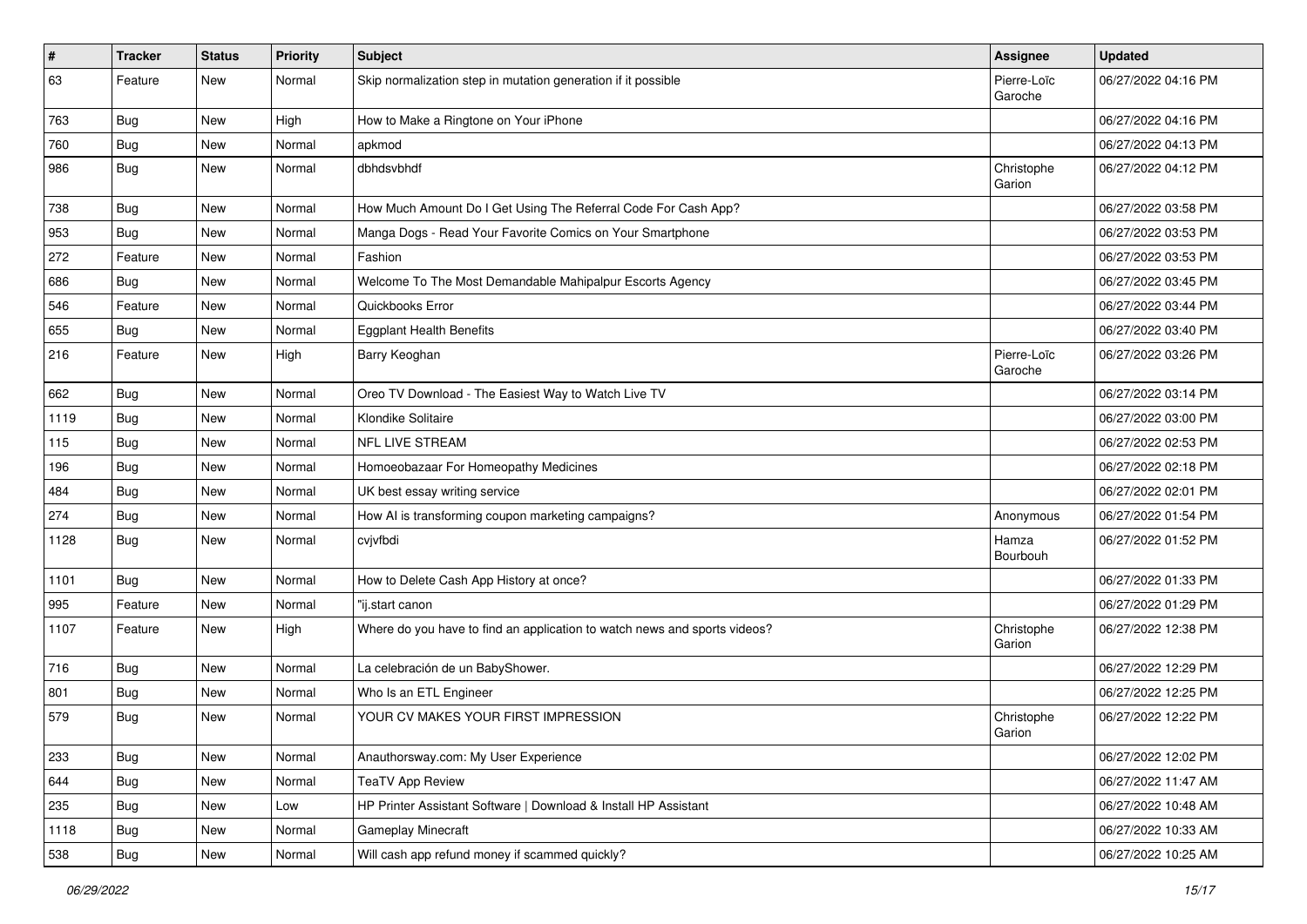| $\vert$ # | <b>Tracker</b> | <b>Status</b> | <b>Priority</b> | Subject                                                                                                                                                                                                                                           | <b>Assignee</b>        | <b>Updated</b>      |
|-----------|----------------|---------------|-----------------|---------------------------------------------------------------------------------------------------------------------------------------------------------------------------------------------------------------------------------------------------|------------------------|---------------------|
| 792       | <b>Bug</b>     | New           | Normal          | What is Google Camera Mod?                                                                                                                                                                                                                        |                        | 06/27/2022 10:20 AM |
| 232       | Bug            | New           | Normal          | FM whatsapp messaging app.                                                                                                                                                                                                                        |                        | 06/27/2022 10:04 AM |
| 642       | Bug            | New           | Normal          | thong tin thoi tiet ngay hom nay                                                                                                                                                                                                                  |                        | 06/27/2022 10:03 AM |
| 590       | <b>Bug</b>     | New           | Normal          | Follow proper initiatives to check my cash app card balance:                                                                                                                                                                                      |                        | 06/27/2022 09:57 AM |
| 675       | Bug            | New           | Normal          | What Are Smart Tactics To Fix Cash App Transfer Failed Hurdles?                                                                                                                                                                                   |                        | 06/27/2022 09:51 AM |
| 944       | Feature        | New           | Normal          | Canon.com/ijsetup                                                                                                                                                                                                                                 |                        | 06/27/2022 09:46 AM |
| 819       | <b>Bug</b>     | New           | Normal          | Metal Slug Apk para Android                                                                                                                                                                                                                       |                        | 06/27/2022 09:35 AM |
| 988       | Bug            | New           | Normal          | <b>Medicinal Mushrooms</b>                                                                                                                                                                                                                        |                        | 06/27/2022 09:33 AM |
| 657       | <b>Bug</b>     | New           | Normal          | Coconut Nutrition Facts And Health Benefits                                                                                                                                                                                                       |                        | 06/27/2022 08:56 AM |
| 113       | Bug            | New           | Normal          | ufc 254 live                                                                                                                                                                                                                                      |                        | 06/27/2022 08:54 AM |
| 959       | <b>Bug</b>     | New           | Normal          | Get connected with cash app team-How to get money off cash app at walmart without card                                                                                                                                                            |                        | 06/27/2022 08:52 AM |
| 653       | <b>Bug</b>     | New           | Normal          | Jujube (Jinjoles): Properties And Health Benefits                                                                                                                                                                                                 |                        | 06/27/2022 08:47 AM |
| 720       | <b>Bug</b>     | <b>New</b>    | Normal          | How does Cash App Phone Number provide a quick treatment?                                                                                                                                                                                         |                        | 06/27/2022 08:02 AM |
| 158       | Bug            | New           | Normal          | dfghj zcvgh                                                                                                                                                                                                                                       |                        | 06/27/2022 07:28 AM |
| 681       | Feature        | <b>New</b>    | High            | Online Class                                                                                                                                                                                                                                      |                        | 06/27/2022 07:20 AM |
| 996       | <b>Bug</b>     | New           | Normal          | Cricut.com/setup                                                                                                                                                                                                                                  |                        | 06/27/2022 07:12 AM |
| 317       | <b>Bug</b>     | New           | Normal          | Eco/Green Cleaning Services in Virginia Beach VA                                                                                                                                                                                                  |                        | 06/27/2022 07:03 AM |
| 807       | Bug            | New           | Normal          | 1v1Battle is a strategic action 'Build and shoot' game                                                                                                                                                                                            |                        | 06/27/2022 06:52 AM |
| 727       | <b>Bug</b>     | New           | Normal          | Drive for speed simulator mod apk                                                                                                                                                                                                                 | Pierre-Loïc<br>Garoche | 06/27/2022 06:33 AM |
| 985       | Bug            | <b>New</b>    | Normal          | Find out the vitality of Facebook Phone Number:                                                                                                                                                                                                   |                        | 06/27/2022 05:39 AM |
| 978       | Bug            | New           | Normal          | Delamore Lodge is a place to stay.                                                                                                                                                                                                                |                        | 06/27/2022 04:57 AM |
| 1127      | <b>Bug</b>     | New           | Normal          | Is there any support to find Google Feud answers?                                                                                                                                                                                                 |                        | 06/27/2022 04:27 AM |
| 544       | Bug            | New           | Normal          | Hey! I had a very cool idea to order our general picture on canvas for my family as a gift. But couldn't find a good<br>one. Once my friend advised me this article in which I found what I was looking for and gave a cool gift to my<br>family. |                        | 06/27/2022 04:10 AM |
| 596       | Bug            | New           | Normal          | <b>Kids Games</b>                                                                                                                                                                                                                                 |                        | 06/27/2022 04:08 AM |
| 823       | Feature        | New           | Normal          | How much does Disney Plus cost?                                                                                                                                                                                                                   | Pierre-Loïc<br>Garoche | 06/27/2022 04:05 AM |
| 646       | Feature        | New           | Normal          | Collaborative Research Group                                                                                                                                                                                                                      |                        | 06/27/2022 04:01 AM |
| 966       | <b>Bug</b>     | New           | Normal          | How to Download the Filmes                                                                                                                                                                                                                        |                        | 06/27/2022 03:25 AM |
| 468       | <b>Bug</b>     | New           | Normal          | Floor Cleaning Westchester MA                                                                                                                                                                                                                     |                        | 06/27/2022 02:41 AM |
| 806       | Feature        | New           | Normal          | Go everywhere thanks to mapquest driving directions                                                                                                                                                                                               |                        | 06/27/2022 02:39 AM |
| 1112      | <b>Bug</b>     | New           | Normal          | What Cash App Policy Says If Random Person Sent Me Money On Cash App?                                                                                                                                                                             |                        | 06/27/2022 02:39 AM |